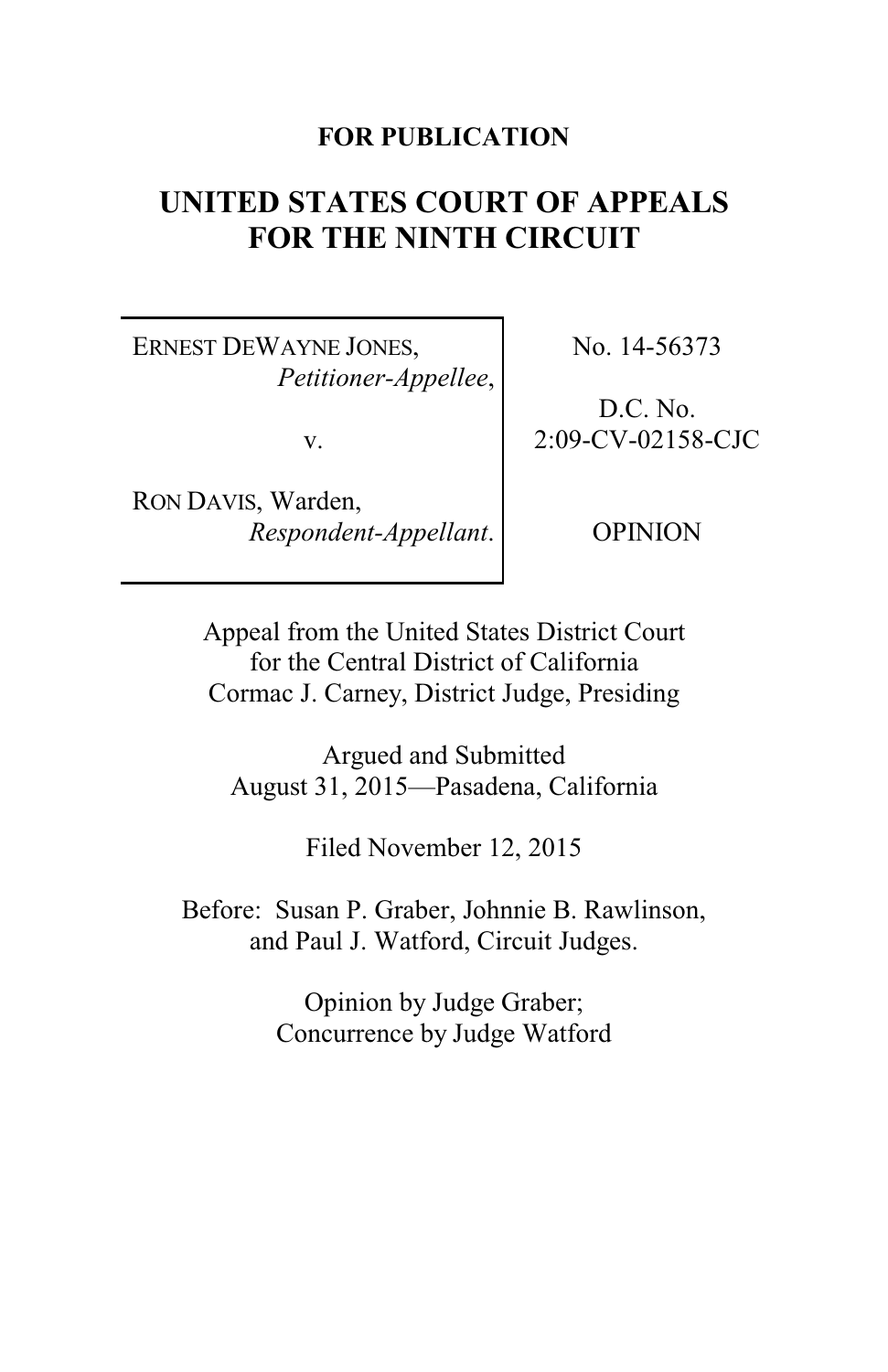## **SUMMARY\***

## **Habeas Corpus / Death Penalty**

The panel reversed the district court's judgment granting relief on a capital petitioner's claim that California's postconviction system of judicial review violates the Eighth Amendment's prohibition against cruel and unusual punishment by creating excessive delay between sentencing and execution, such that only an arbitrary few prisoners are executed.

The panel held that this court has discretion to deny a claim as barred by *Teague v. Lane*, under which federal courts may not consider novel constitutional theories on habeas review, without considering the parties' arguments concerning exhaustion.

The panel held that the petitioner's claim seeks to apply a novel constitutional rule, and is therefore barred by *Teague*.

Concurring in the judgment, Judge Watford wrote that the rule announced by the district court is substantive rather than procedural and is therefore not precluded by *Teague*. He would reverse the judgment on the ground that the petitioner's claim remains unexhausted.

**<sup>\*</sup>** This summary constitutes no part of the opinion of the court. It has been prepared by court staff for the convenience of the reader.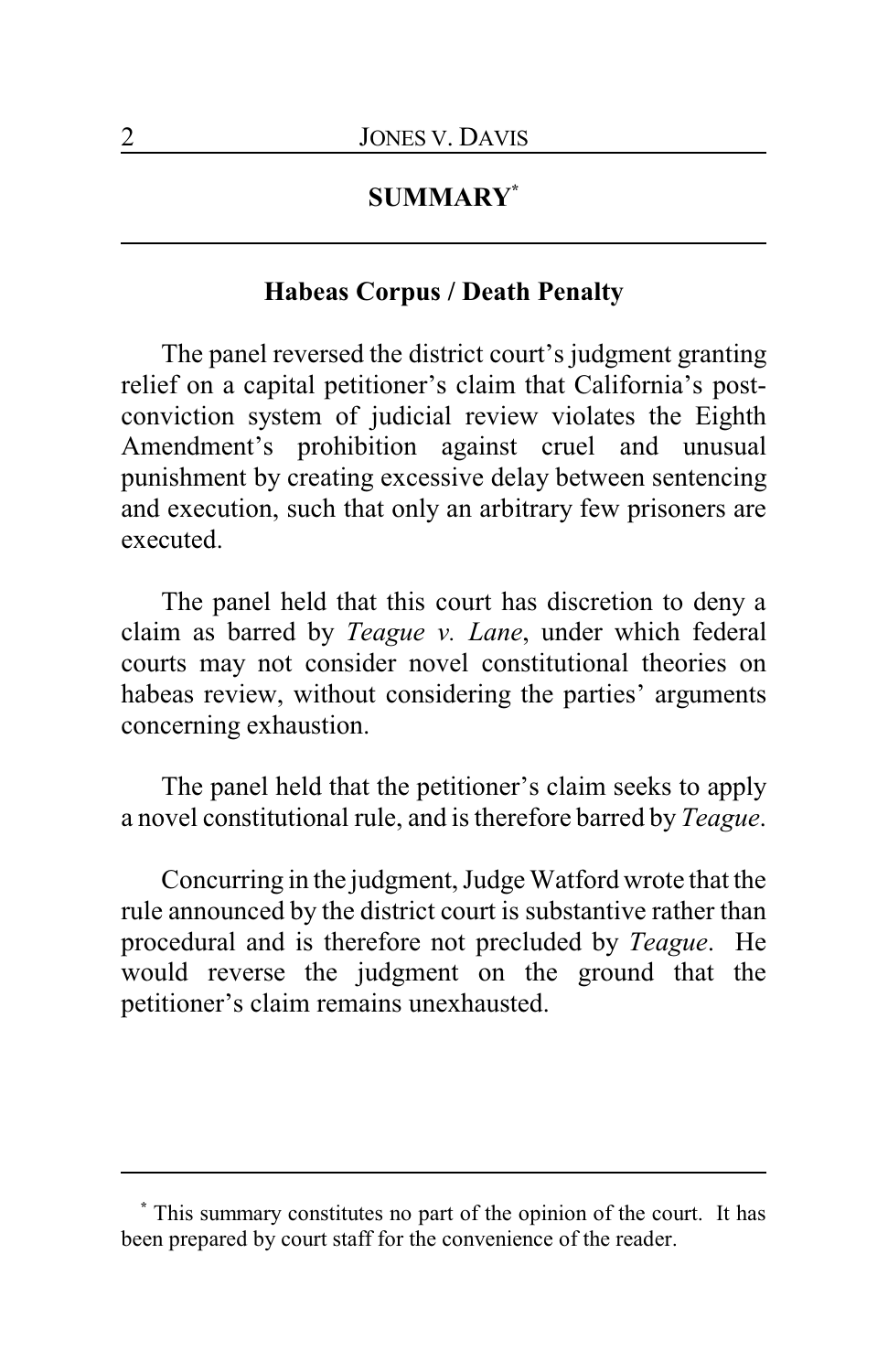## **COUNSEL**

Michael J. Mongan (argued), Deputy Solicitor General; James William Bilderback II and Keith H. Borjon, Supervising Deputy Attorneys General; Kamala D. Harris, AttorneyGeneral of California; Edward C. DuMont, Solicitor General; Gerald A. Engler, Chief Assistant Attorney General; Lance E. Winters, Senior Assistant Attorney General; and A. Scott Hayward and Herbert S. Tetef, Deputy Attorneys General, Los Angeles, California, for Respondent-Appellant.

Michael Laurence (argued), Cliona Plunkett, Nisha Shah, and Tara Mikkilineni, Habeas Corpus Resource Center, San Francisco, California, for Petitioner-Appellee.

Kent S. Scheidegger, Sacramento, California, as and for Amicus Curiae Criminal Justice Legal Foundation.

John T. Philipsborn, Law Offices of John T. Philipsborn, San Francisco, California; Christopher W. Adams, Charleston, South Carolina, for Amici Curiae California Attorneys for Criminal Justice, et al., and National Association of Criminal Defense Lawyers.

William Pollak, Andrew Yaphe, and Serge Voronov, Davis Polk & Wardwell LLP, Menlo Park, California; Sharon Katz, Davis Polk & Wardwell, New York, New York, for Amici Curiae Murder Victims' Families for Reconciliation, et al.

Molly Alana Karlin, Quinn Emanuel Urquhart & Sullivan, LLP, Los Angeles, California; Daniel H. Bromberg, Quinn Emanuel Urquhart & Sullivan, LLP, Redwood Shores, California, for Amicus Curiae Death Penalty Focus.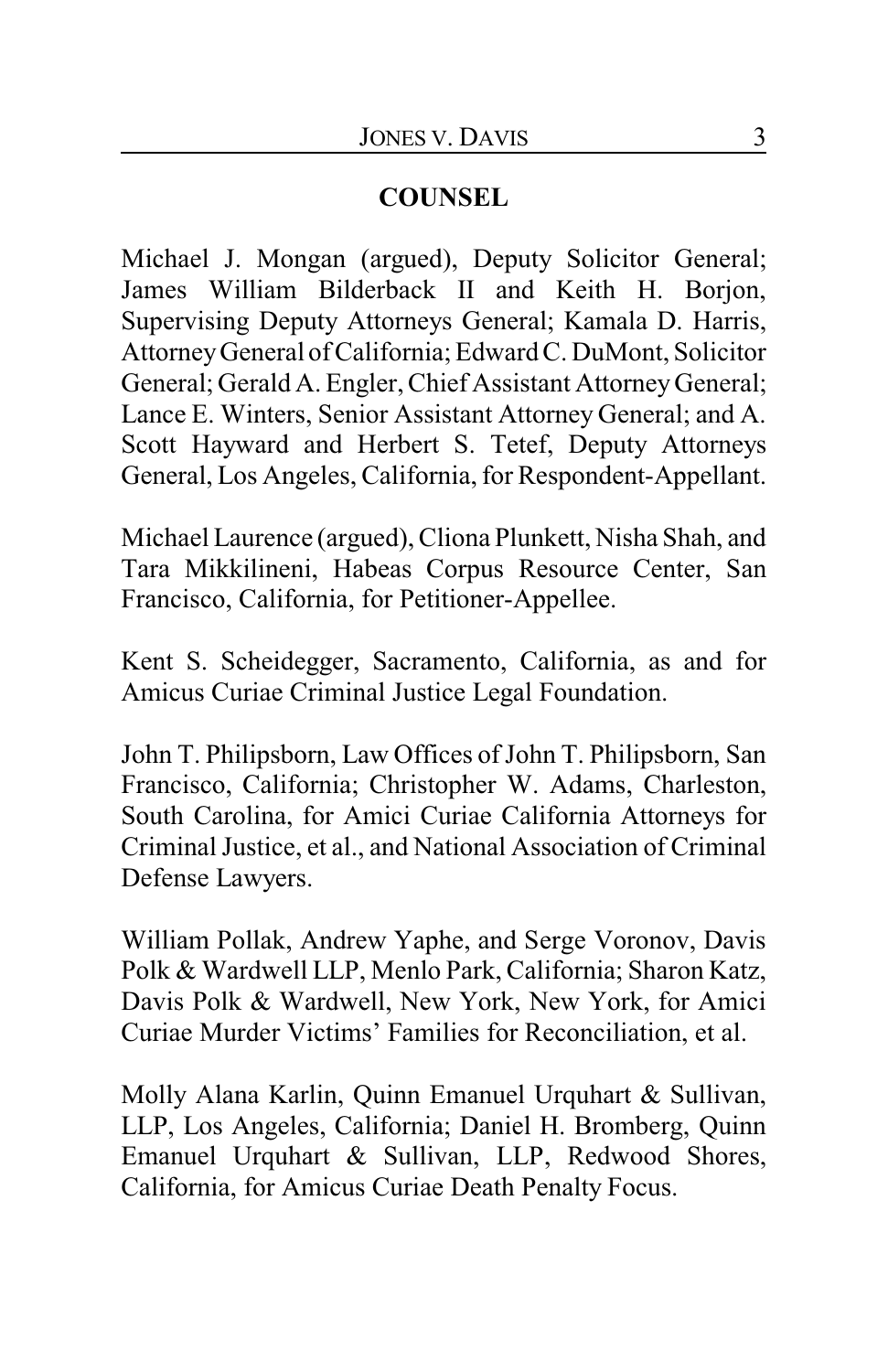Mark Wine and Christina M. Von der Ahe, Orrick, Herrington & Sutcliffe, Irvine, California; Robert Rosenfeld, Orrick, Herrington & Sutcliffe, San Francisco, California; and Trish Higgins and Suman Tatapudy, Orrick, Herrington & Sutcliffe, Sacramento, California, for Amici Curiae Loni Hancock, et al.

Ethan A. Balogh, Jay A. Nelson, and Evan C. Greenberg, Coleman, Balogh & Scott LLP, San Francisco, California, for Amici Curiae Empirical Scholars Concerning Deterrence and the Death Penalty.

Paula M. Mitchell, Reed Smith LLP, Los Angeles, California, for Amicus Curiae Loyola Law School's Alarcón Advocacy Center and Project for the Innocent.

Christopher B. Craig and Steven J. Olson, O'Melveny & Myers LLP, Los Angeles, California, for Amicus Curiae Correctional Lieutenant Marshall Thompson.

Dr. Robert V. Justice and Emery D. Soos, Jr., Beverly Hills, California, as and for Amici Curiae.

David Loftis, New York, New York, as and for Amicus Curiae The Innocence Project, Inc.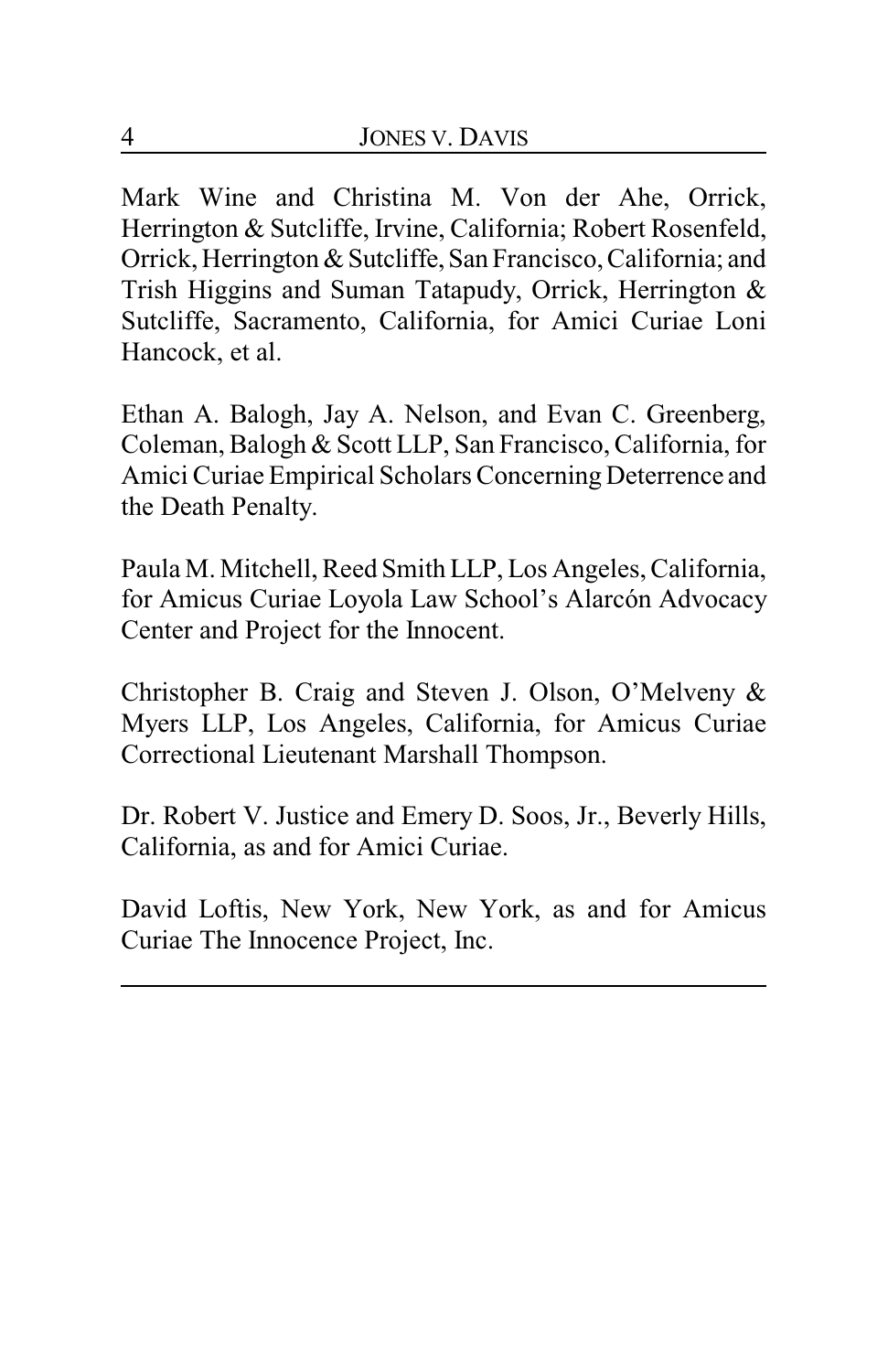#### **OPINION**

GRABER, Circuit Judge:

The State of California authorizes the execution of a capital prisoner only after affording a full opportunity to seek review in state and federal courts. Judicial review ensures that executions meet constitutional requirements, but it also takes time—too much time, in Petitioner Ernest DeWayne Jones' view. He argues that California's post-conviction system of judicial review creates such a long period of delay between sentencing and execution that only an "arbitrary" few prisoners actually are executed, in violation of the Eighth Amendment's prohibition against cruel and unusual punishment. Under *Teague v. Lane*, 489 U.S. 288 (1989), federal courts may not consider novel constitutional theories on habeas review. That principle "serves to ensure that gradual developments in the law over which reasonable jurists may disagree are not later used to upset the finality of state convictions valid when entered." *Sawyer v. Smith*, 497 U.S. 227, 234 (1990). Because we conclude that Petitioner's claim asks us to apply a novel constitutional rule, we must deny the claim as barred by *Teague*. Accordingly, we reverse the district court's judgment granting relief.

#### FACTUAL AND PROCEDURAL HISTORY

In 1995, a jury sentenced Petitioner to death for the rape and murder of his girlfriend's mother. The California Supreme Court affirmed the judgment in 2003, *People v. Jones*, 64 P.3d 762 (Cal. 2003), and the United States Supreme Court denied certiorari that same year, *Jones v. California*, 540 U.S. 952 (2003). The California Supreme Court denied Petitioner's state habeas petition in 2009.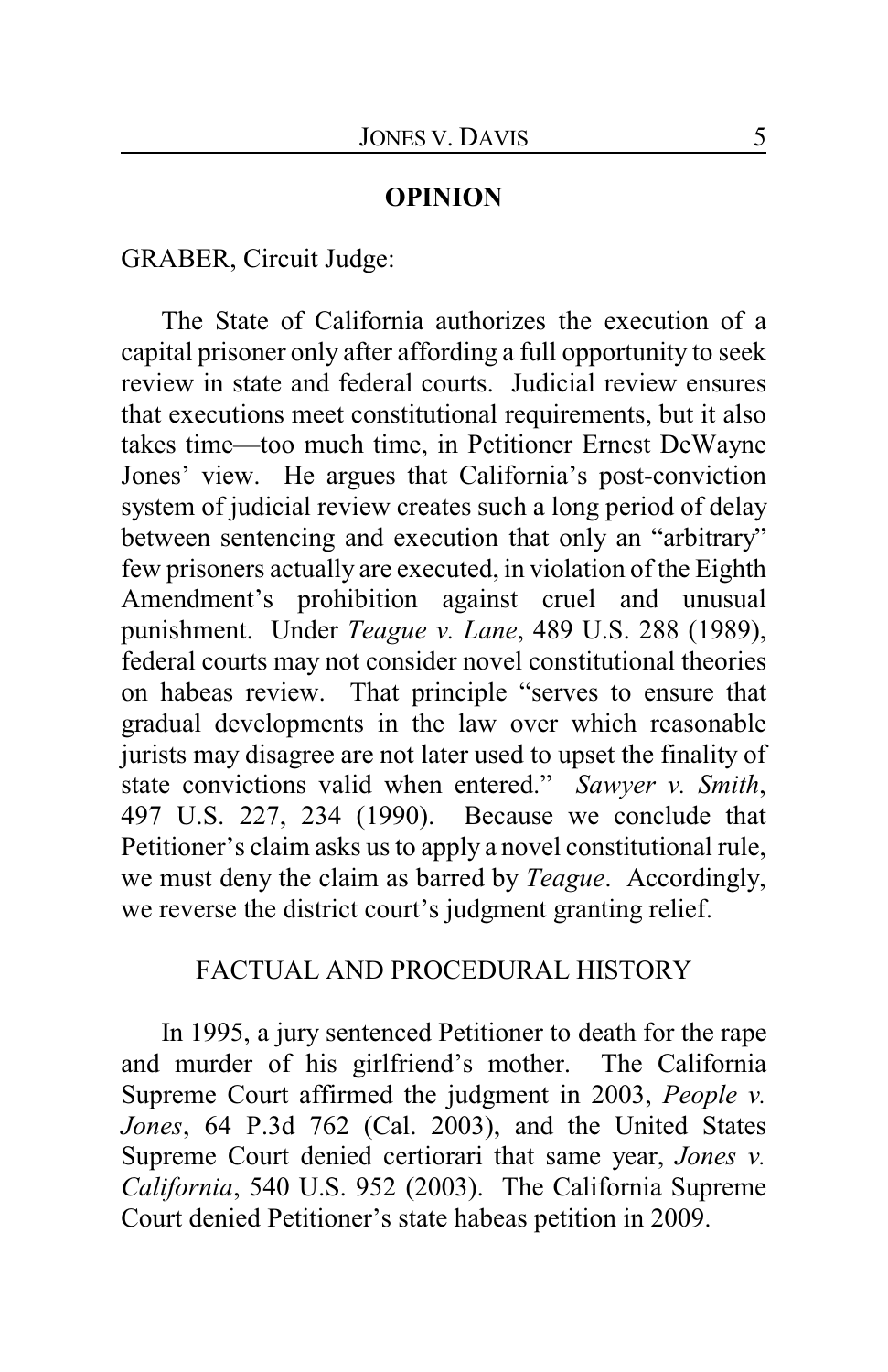On direct appeal to the California Supreme Court, Petitioner presented what is commonly known as a "*Lackey* claim," so named after a memorandum by Justice Stevens respecting the denial of certiorari in *Lackey v. Texas*, 514 U.S. 1045 (1997) (mem.). Petitioner argued that the delay between imposition of sentence in 1995 and eventual execution inevitably would be so long that carrying out the sentence would violate the Eighth Amendment's prohibition against cruel and unusual punishment. Relying on its precedent, the California Supreme Court rejected Petitioner's *Lackey* claim. *Jones*, 64 P.3d at 787; *see People v. Anderson*, 22 P.3d 347, 389 (Cal. 2001) ("[W]e have consistently concluded, both before and since *Lackey*, that delay inherent in the automatic appeal process is not a basis for concluding that either the death penalty itself, or the process leading to its execution, is cruel and unusual punishment.").

Petitioner filed a federal habeas petition in 2010. In claim 27, Petitioner asserted the same *Lackey* claim that the state court had rejected, arguing that the "excessive delay" after his sentencing violates the Eighth Amendment. In 2014, the district court issued an order expressing the view that California's post-conviction system itself may be unconstitutional. Four days later, the district court directed Petitioner to file an amended petition raising the systemic challenge and required the parties to address "petitioner's new claim" in supplemental briefs. Consistent with the court's order, Petitioner filed an amended federal habeas petition. In amended claim 27, Petitioner alleged that California's post-conviction system itself violates the Eighth Amendment by creating excessive delay between sentencing and execution in capital cases generally.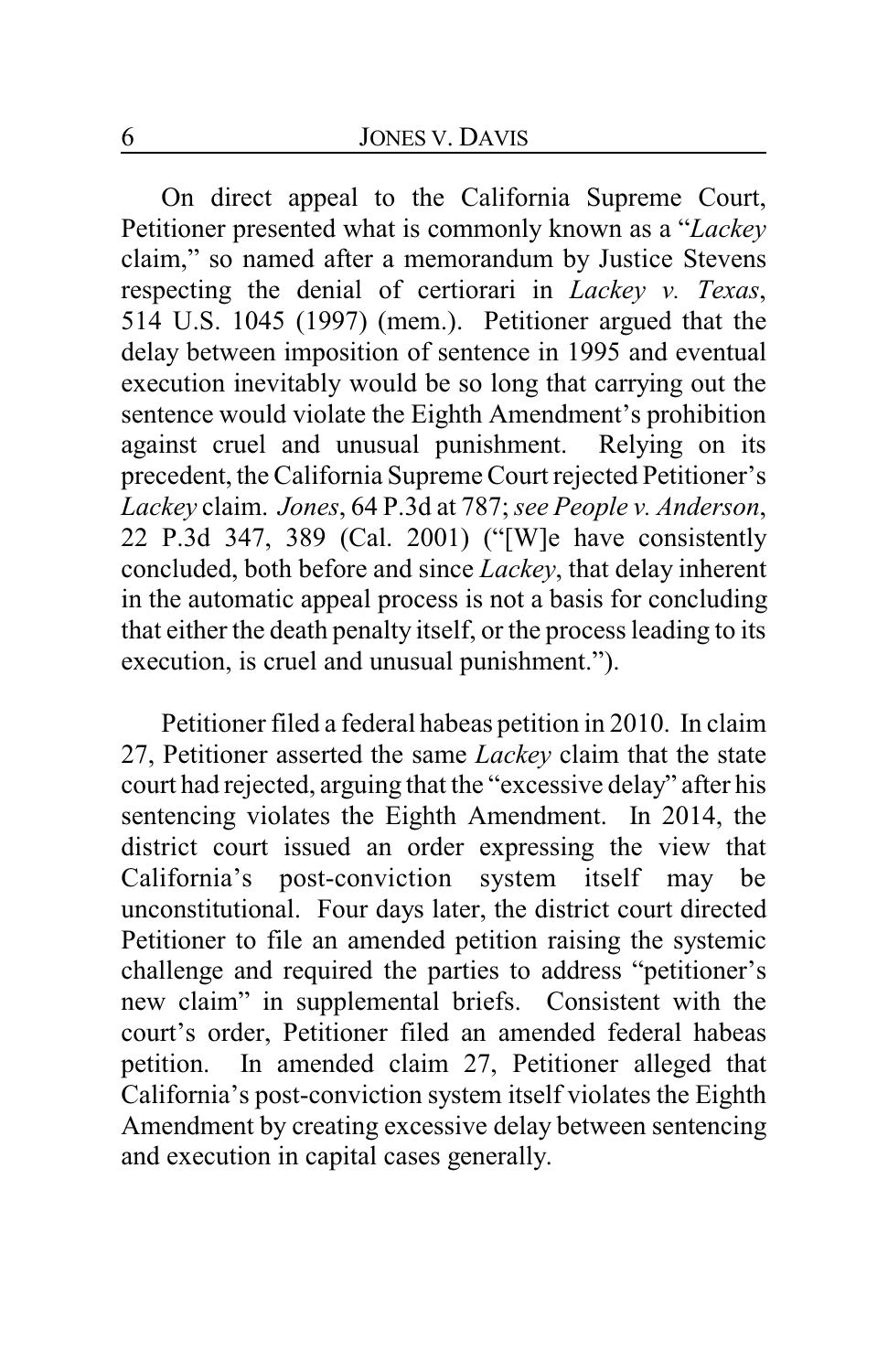After receiving briefs and holding a hearing, the district court granted relief to Petitioner on the amended claim, holding that California's post-conviction system for capital prisoners violates the Eighth Amendment's prohibition against cruel and unusual punishment. *Jones v. Chappell*, 31 F. Supp. 3d 1050 (C.D. Cal. 2014) (order). Although more than 900 people have been sentenced to death in California since 1978, only 13 have been executed. *Id.* at 1053. As of 2014, some Death-Row inmates had died of natural causes, the sentences of some had been vacated, and 748 remained on Death Row. *Id.* For those who are eventually executed, "the process will likely take 25 years or more." *Id.* at 1054. "[D]elay is evident at each stage of the post-conviction review process," *id.* at 1056, including on direct appeal, state collateral review, and federal collateral review, *id.* at 1056–60. In the district court's view, "much of the delay in California's post[-]conviction review process is created by the State itself." *Id.* at 1066.

Relying primarily on the Supreme Court's decision in *Furman v. Georgia*, 408 U.S. 238 (1972) (per curiam), the district court held that the "systemic delay and dysfunction" in California's post-conviction review process was unconstitutionally "arbitrary," because a capital prisoner's selection for execution "will depend upon a factor largely outside an inmate's control, and wholly divorced from the penological purposes the State sought to achieve by sentencing him to death in the first instance: how quickly the inmate proceeds through the State's dysfunctional post-conviction review process." *Jones*, 31 F. Supp. 3d at 1061–63. The court concluded that, "where the State permits the post-conviction review process to become so inordinately and unnecessarily delayed that only an arbitrarily selected few of those sentenced to death are executed, the State's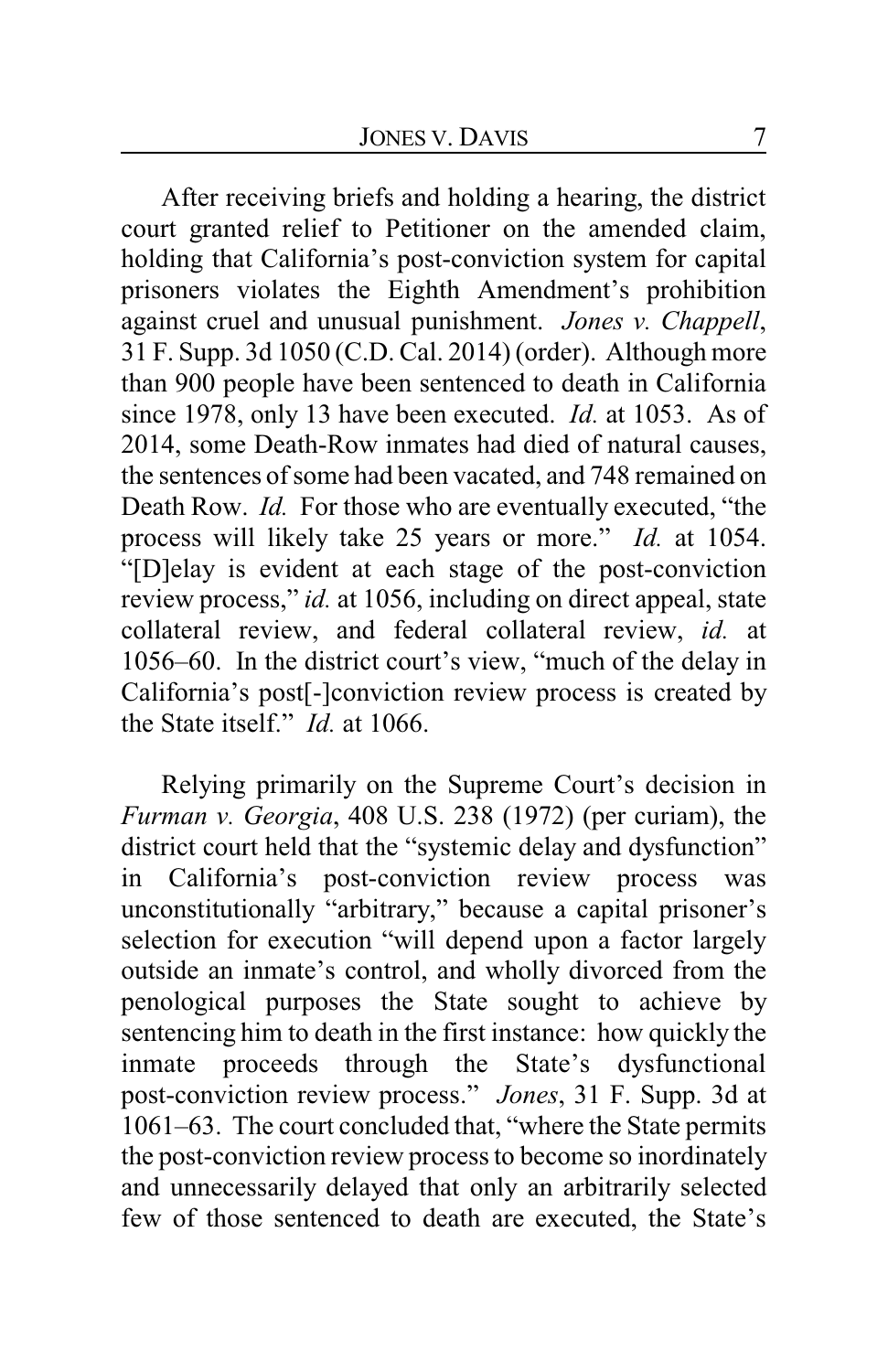process violates the Eighth Amendment. Fundamental principles of due process and just punishment demand that any punishment, let alone the ultimate one of execution, be timely and rationally carried out." *Id.* at 1067.

The district court also held that the deferential standards of review mandated by the Antiterrorism and Effective Death Penalty Act of 1996 ("AEDPA"), found in 28 U.S.C. § 2254(d), did not apply because the state courts had never ruled on the systemic claim. *Jones*, 31 F. Supp. 3d at 1067–68, 1068 n.23. The court acknowledged that petitioners ordinarily must exhaust their claims under 28 U.S.C. § 2254(b)(1)(A), but held that Petitioner was excused from the exhaustion requirement because "circumstances exist that render [the State's corrective] process ineffective to protect the rights of the applicant," *id.* § 2254(b)(1)(B)(ii). *Jones*, 31 F. Supp. 3d at 1067–68. In particular, "[r]equiring [Petitioner] to return to the California Supreme Court to exhaust his claim would only compound the delay that has already plagued his post-conviction review process." *Id.* at 1068.

The court next held that *Teague v. Lane*, 489 U.S. 288 (1989), which generally prohibits federal courts from announcing a new rule of constitutional law in a habeas case, did not bar Petitioner's claim. *Jones*, 31 F. Supp. 3d at 1068. "The rule [Petitioner] seeks to have applied here—that a state may not arbitrarily inflict the death penalty—is not new." *Id.* That rule is "inherent in the most basic notions of due process and fair punishment embedded in the core of the Eighth Amendment." *Id.*

The district court vacated Petitioner's capital sentence. *Id.* at 1069. The court later entered partial final judgment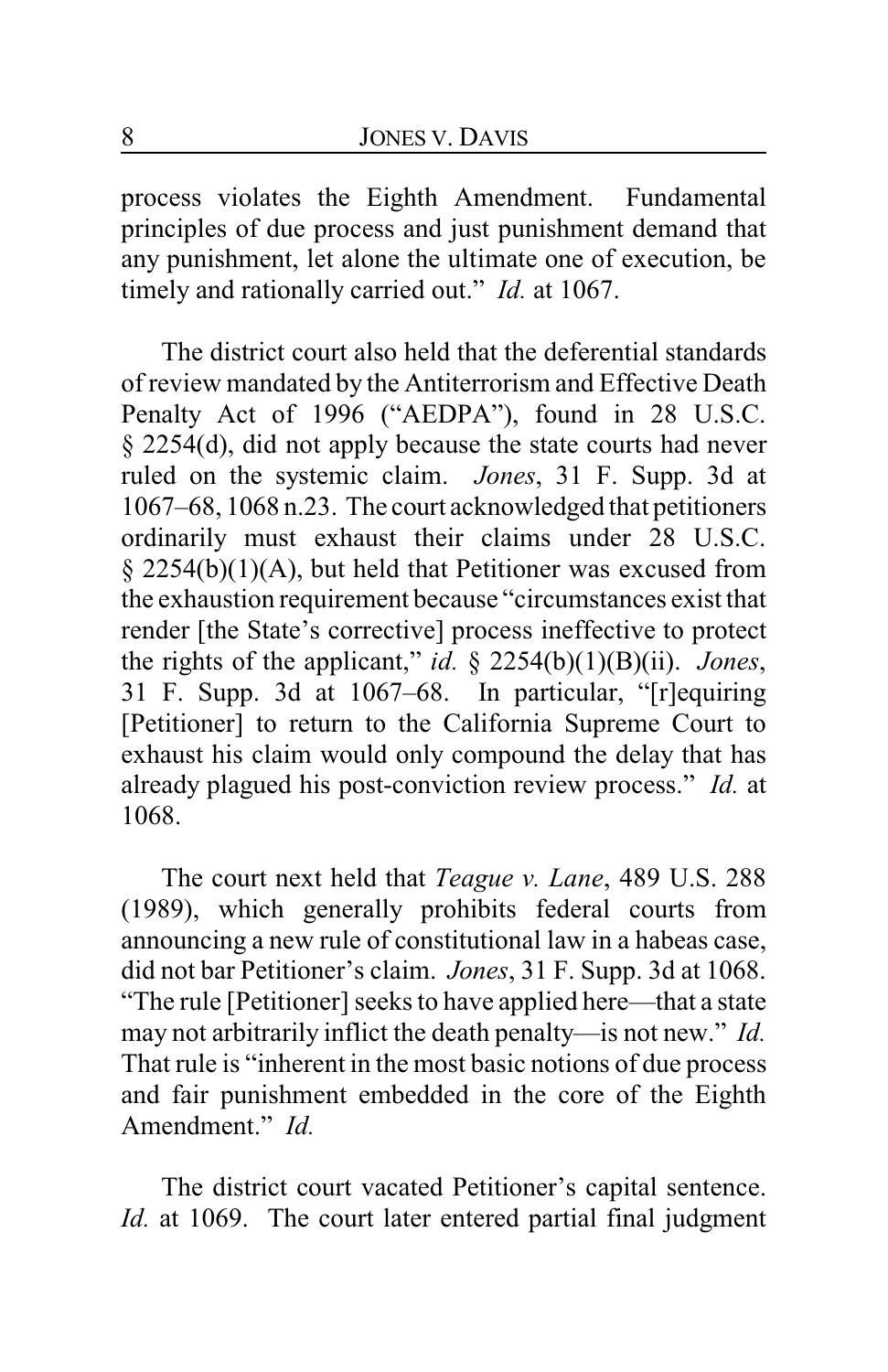under Federal Rule of Civil Procedure 54(b), determining that there was no just reason for delay in the entry of judgment on Petitioner's amended claim 27. Respondent Warden Ron Davis ("the State") timely appeals.

#### STANDARD OF REVIEW

"We review the district court's decision to grant or deny a petition for habeas corpus de novo." *Leavitt v. Arave*, 383 F.3d 809, 815 (9th Cir. 2004) (per curiam). Adopting the rule followed by our sister circuits, we review de novo the legal question whether Petitioner's claim is barred by*Teague*. *Burdine v. Johnson*, 262 F.3d 336, 341 (5th Cir. 2001) (en banc); *O'Dell v. Netherland*, 95 F.3d 1214, 1257 (4th Cir. 1996) (en banc); *Spaziano v. Singletary*, 36 F.3d 1028, 1041 (11th Cir. 1994).

#### DISCUSSION

The State argues that the district court erred in granting relief on Petitioner's amended *Lackey* claim because (1) Petitioner failed to exhaust state-court remedies as required by 28 U.S.C.  $\S$  2254(b)(1)(A); (2) the claim is barred by *Teague* because it seeks to apply a "new rule" of constitutional law; and (3) the claim fails because there is no Eighth Amendment violation, whether we review the issue de novo or under the heightened standards of § 2254(d). Because we conclude that amended claim 27 is barred by *Teague*, we need not and do not reach any other question.

A. *We address* Teague *first*.

As between exhaustion and *Teague*, we ordinarily consider exhaustion first, but we have discretion in some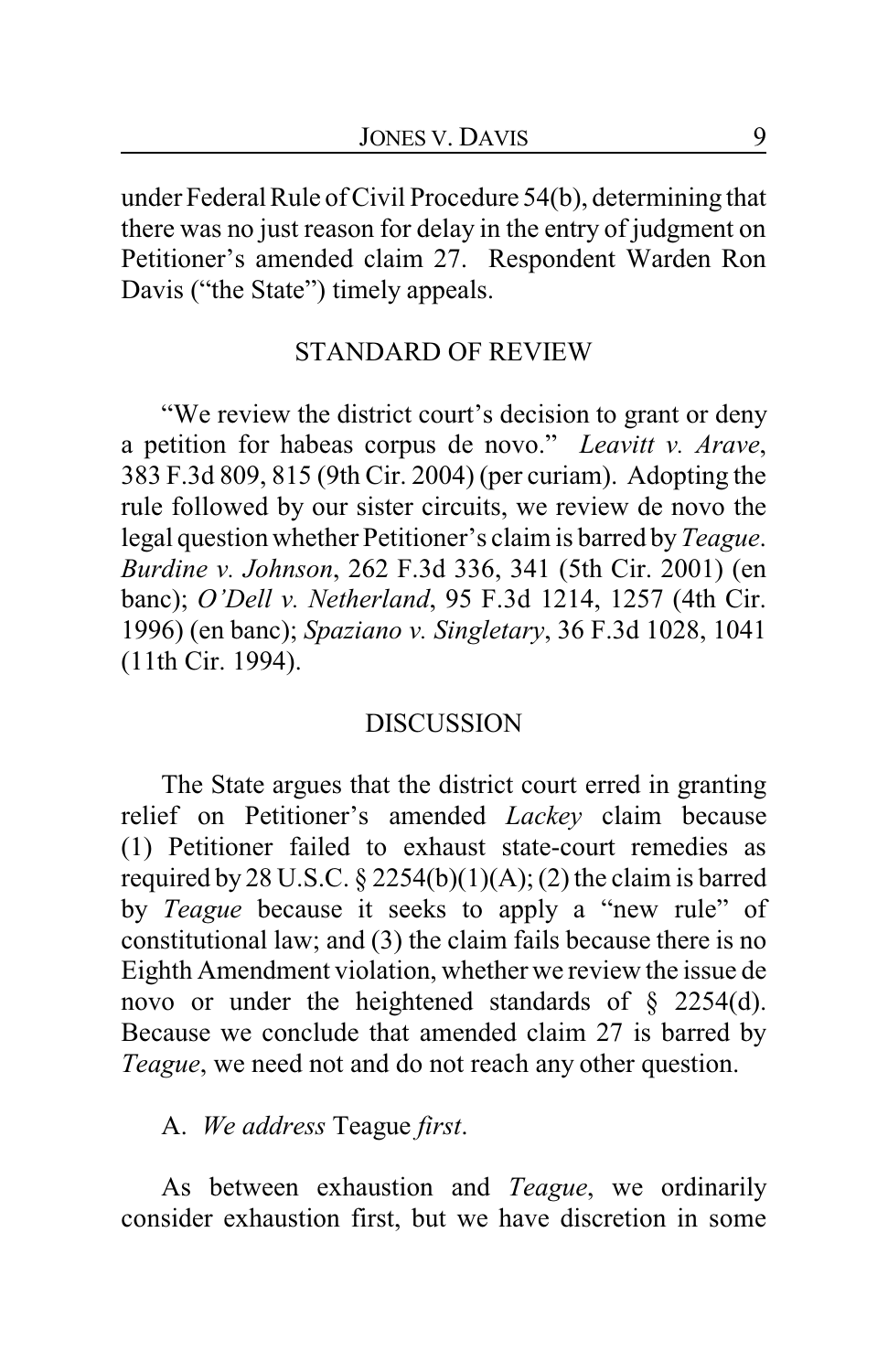circumstances to deny a claim on the ground that it is barred by *Teague*, without considering exhaustion. Two statutory provisions inform our analysis.

First, 28 U.S.C.  $\S$  2254(b)(1) provides that "[a]n application for a writ of habeas corpus . . . shall not be *granted* unless" the petitioner has exhausted state-court remedies or has demonstrated an exception to the exhaustion requirement. (Emphasis added.) Nothing in the statute requires that we demand or analyze exhaustion if we *deny* the writ.

Second,  $\S$  2254(b)(2) provides affirmatively that "[a]n application for a writ of habeas corpus may be denied on the merits, notwithstanding the failure of the applicant to exhaust the remedies available in the courts of the State." We hold that Congress intended a "deni[al] on the merits" of "[a]n application for a writ of habeas corpus" to encompass the *Teague* inquiry.

We acknowledge that, in the abstract, the phrase "on the merits" has many potential meanings, including a narrow meaning that requires adjudication of the substantive validity of the underlying claim itself. *See, e.g.*, *Semtek Int'l Inc. v. Lockheed Martin Corp.*, 531 U.S. 497, 501–02 (2001) ("The original connotation of an 'on the merits' adjudication [for purposes of Federal Rule of Civil Procedure 41(b)] is one that actually passes directly on the substance of a particular claim before the court." (internal quotation marks and brackets omitted)). Indeed, Congress chose words in 28 U.S.C. § 2254(d) to demonstrate precisely that meaning: "any claim that was adjudicated on the merits." *See Davis v. Ayala*, 135 S. Ct. 2187, 2198 (2015) ("Section 2254(d) thus demands an inquiry into whether a prisoner's 'claim' has been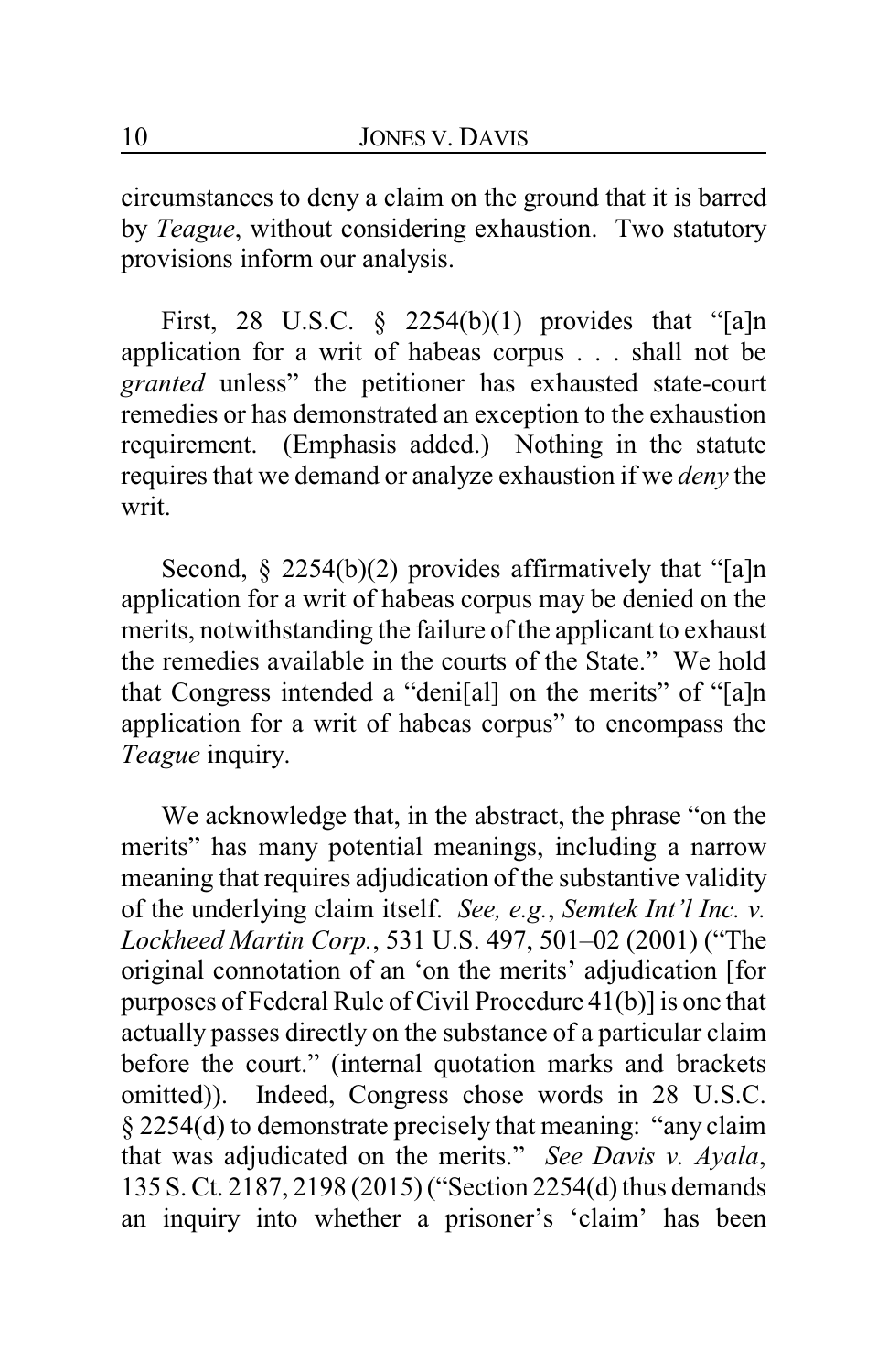'adjudicated on the merits' in state court . . . ."); *Harrington v. Richter*, 562 U.S. 86, 103 (2011) (contrasting state-court decisions on the claim's substantive validity with state-court decisions on other grounds).

In our view, Congress did not intend that narrow meaning in § 2254(b)(2). Unlike § 2254(d), which refers to *adjudication* on the merits of a *claim*—"any claim that was adjudicated on the merits"—§ 2254(b)(2) refers to the *denial* on the merits of the habeas *application*. That textual difference strongly suggests that Congress intended a broader meaning in  $\S$  2254(b)(2). We also find persuasive, by analogy, the Supreme Court's holding that a civil judgment "on the merits" in federal courts connotes only that the plaintiff is barred "from returning later, to the same court, with the same underlying claim." *Semtek*, 531 U.S. at 505. Accordingly, the phrase "judgment on the merits" encompasses rulings in which the court never reached the substantive validity of the claim. *Id.* at 504–06. Similarly, § 2254(b)(2) encompasses, at a minimum, the substance-like inquiry demanded by *Teague*.

Unlike a purely procedural bar, such as a failure to meet the statute of limitations or a lack of personal jurisdiction, *Teague* requires an analysis of the underlying legal theory of the claim—albeit to determine its novelty rather than its ultimate persuasiveness. Moreover, in 1996, when Congress enacted AEDPA, Congress understood that a habeas application ordinarily encompassed the *Teague* inquiry because *Teague* was settled law. *See, e.g.*, *Caspari v. Bohlen*, 510 U.S. 383, 389 (1994) (noting that *Teague* "prevents a federal court from granting habeas corpus relief to a state prisoner based on a rule announced after his conviction and sentence became final" (emphasis omitted)). Indeed, the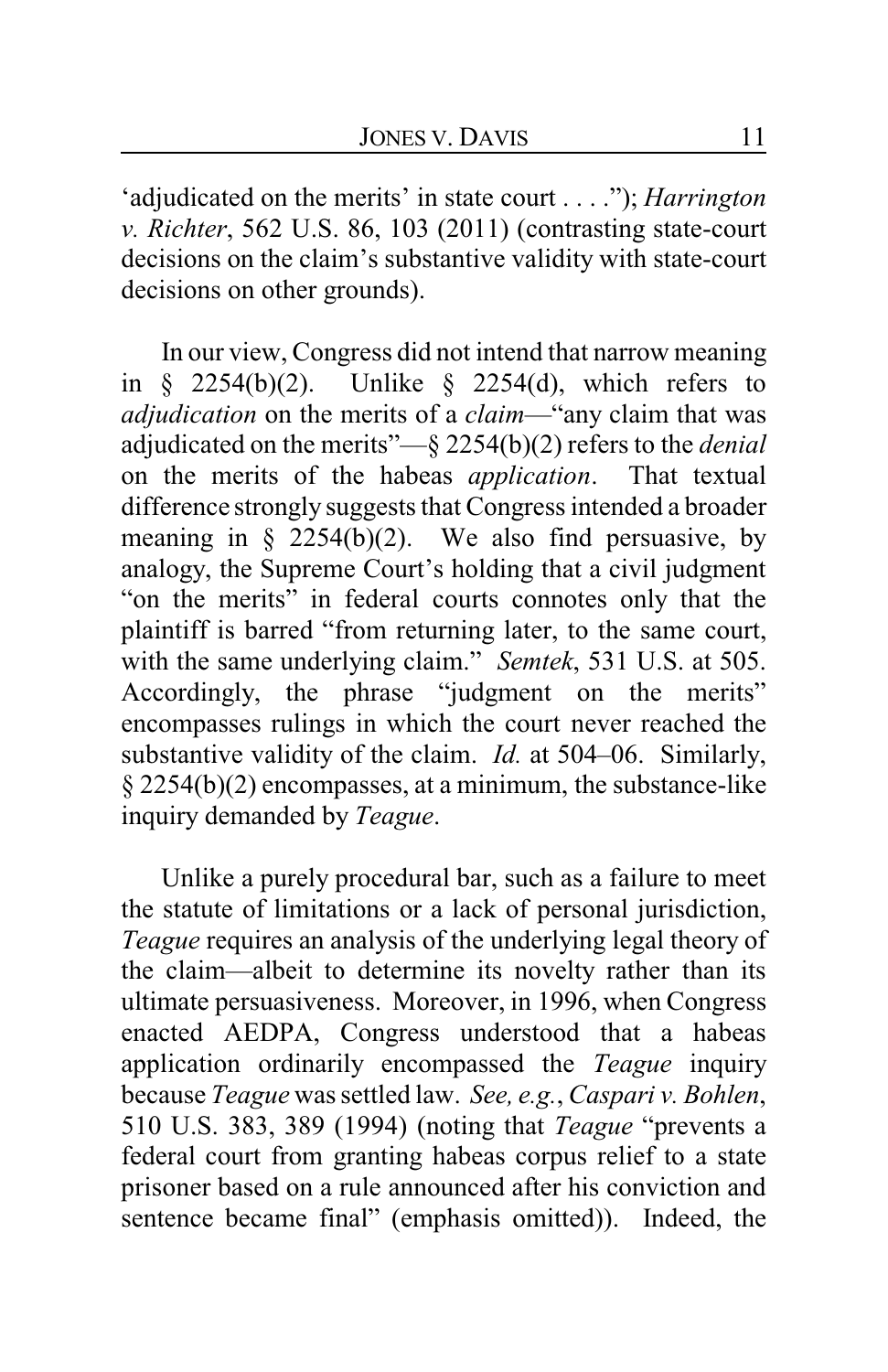Supreme Court had emphasized that, so long as the state has not waived the defense, "the court *must* apply *Teague*." *Id.; see also Horn v. Banks*, 536 U.S. 266, 272 (2002) (per curiam) (summarizing, more recently, that "a federal court considering a habeas petition must conduct a threshold *Teague* analysis when the issue is properly raised by the state"). For those reasons, we conclude that—just as we have discretion to deny a claim on its underlying substantive validity without reaching the exhaustion issue, *Runningeagle v. Ryan*, 686 F.3d 758, 777 n.10 (9th Cir. 2012)—we also have discretion to deny a claim as *Teague*-barred without reaching the exhaustion issue.

This case warrants the exercise of our discretion to address *Teague* without considering the parties' arguments concerning exhaustion.**<sup>1</sup>** In the circumstances that we face here, analyzing the exhaustion issue would serve no useful purpose. If we agreed with Petitioner's position that he has demonstrated an exception to exhaustion, we would next consider the *Teague* issue. Alternatively, if we agreed with the government's position at oral argument that our recent opinion in *Andrews v. Davis*, 798 F.3d 759 (9th Cir. 2015), requires us to hold that Petitioner already has exhausted the claim, we also would next consider the *Teague* issue. Both paths lead to the same destination, so it is immaterial which fork in the road we choose. *See Stokley v. Ryan*, 659 F.3d 802, 807–11 (9th Cir. 2011) (declining to decide, among

**<sup>1</sup>** As between *Teague* and the underlying Eighth Amendment claim, the Supreme Court has held that we "*must* apply *Teague* before" addressing the underlying substantive question. *Caspari*, 510 U.S. at 389. Not surprisingly, then, the applicable standard of review for considering the underlying claim also does not matter: We must address the *Teague* bar whether or not the heightened standards of § 2254(d) apply. *Horn*, 536 U.S. at 271–72. As noted, we review the *Teague* issue de novo.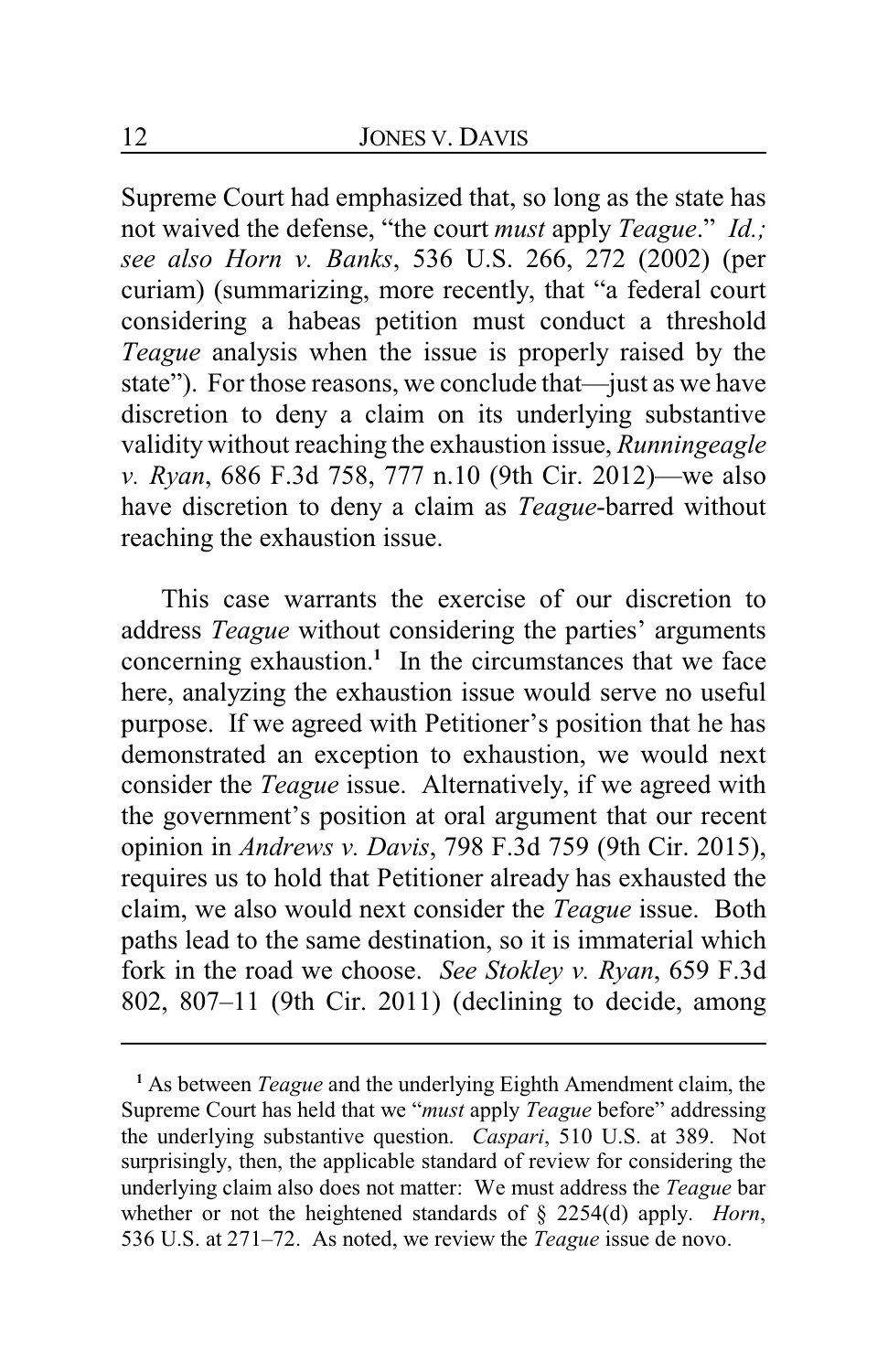other things, whether the petitioner exhausted state-court remedies because the petitioner was not entitled to relief in any event).

Moreover, the very nature of Petitioner's claim is that constitutional harm flows from the delay inherent in judicial proceedings. If we know that we must deny relief under *Teague*, we see nothing useful to be gained by imposing more delay unnecessarily.

The recent decision of the California Supreme Court in *People v. Seumanu*, 355 P.3d 384 (Cal. 2015), also affects our decision. After the district court in the present case issued its opinion, the capital defendant in *Seumanu* filed a supplemental brief to the California Supreme Court "raising the same Eighth Amendment/delay issue [as Petitioner has raised here] and relying heavily on the federal [district] court's reasoning." *Id.* at 437–38. The California Supreme Court unanimously held:

> [A]ssuming for argument the facts before the court in *Jones* were before this court, and further assuming that evidence of systemic delay could implicate a capital defendant's rights under the Eighth Amendment . . . , we conclude defendant has not on this record demonstrated that delays in implementing the death penalty under California law have rendered that penalty impermissibly arbitrary.

*Id.* at 442–43 (citation truncated). In other words, even though Petitioner may not have formally exhausted his claim by raising it personally to the state courts, we have an unusual insight into the state court's view of Petitioner's claim. For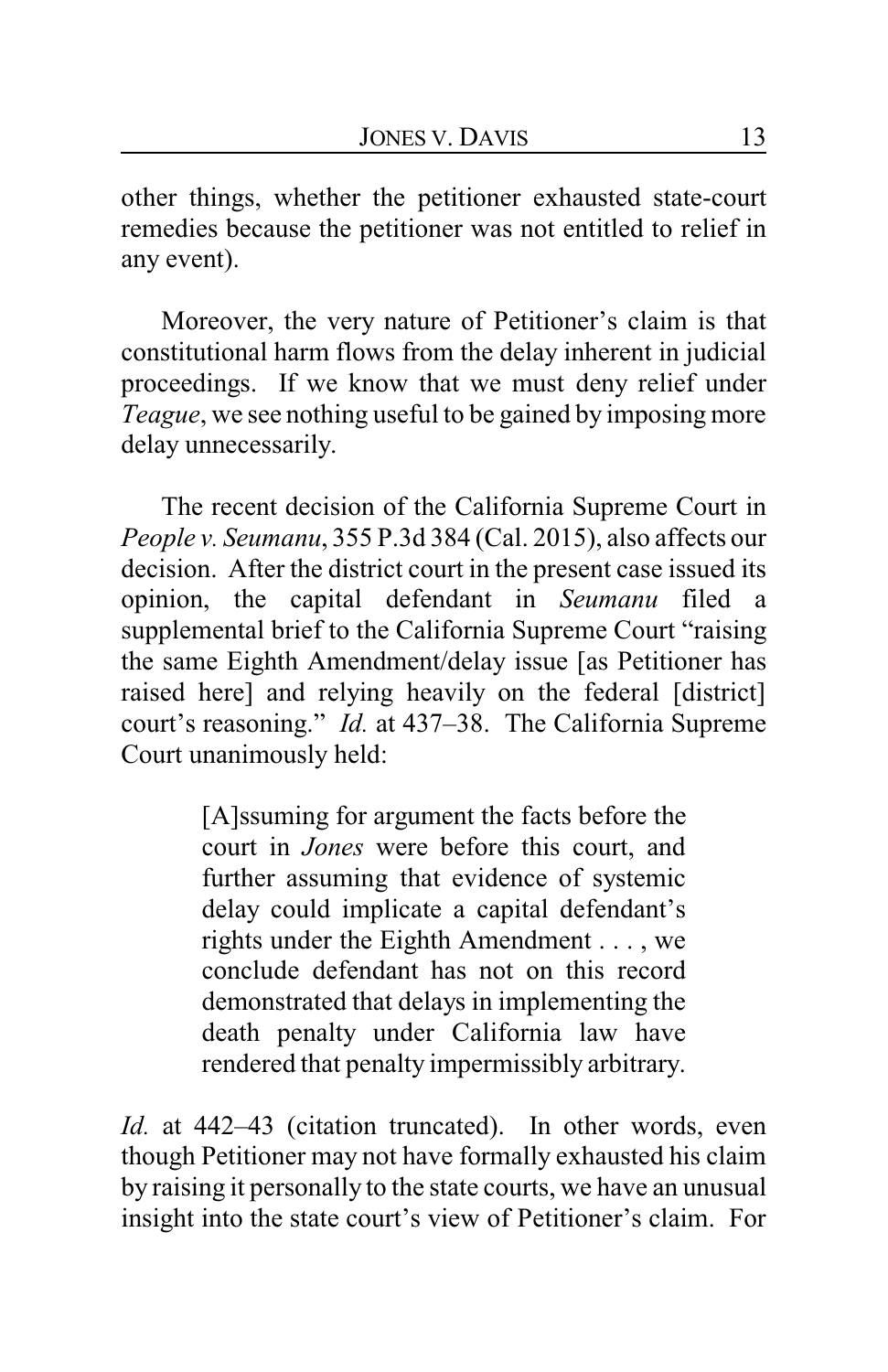this reason, too, we decline to subject this federal case to further delay.

We acknowledge that "[c]onstitutional issues are generally to be avoided, and . . . the *Teague* inquiry requires a detailed analysis of federal constitutional law." *Lambrix v. Singletary*, 520 U.S. 518, 524 (1997). But judicial economy may outweigh constitutional-avoidance concerns. As the Supreme Court expressly held in *Lambrix*, "[j]udicial economy might counsel giving the *Teague* question priority, for example, if it were easily resolvable against the habeas petitioner, whereas [a non-constitutional issue] involved complicated issues of state law." *Id.* at 525. Indeed, the Court there skipped a non-constitutional issue of state law to address *Teague*. *Id.* As in *Lambrix*, judicial economy favors deciding the *Teague* issue here. *See also Lyons v. Stovall*, 188 F.3d 327, 344 (6th Cir. 1999) (concluding that, "in the interest of judicial economy, we will excuse the lack of exhaustion because Petitioner's evidentiary claim is barred under the doctrine of *Teague v. Lane*, and thus dispositive of this case"); *Fisher v. Texas*, 169 F.3d 295, 303 (5th Cir. 1999) (holding that, because "Fisher's claim is barred by *Teague*, judicial efficiencymakes it appropriate to dispose of Fisher's claim without requiring additional litigation").

Similar reasoning applies to the consideration of comity. "[T]he main purpose of exhaustion is to protect principles of comity between state and federal courts." *Greene v. Lambert*, 288 F.3d 1081, 1088 (9th Cir. 2002). "Comity . . . dictates that when a prisoner alleges that his continued confinement for a state court conviction violates federal law, the state courts should have the first opportunity to review this claim and provide any necessary relief." *O'Sullivan v. Boerckel*, 526 U.S. 838, 844 (1999). "This rule of comity reduces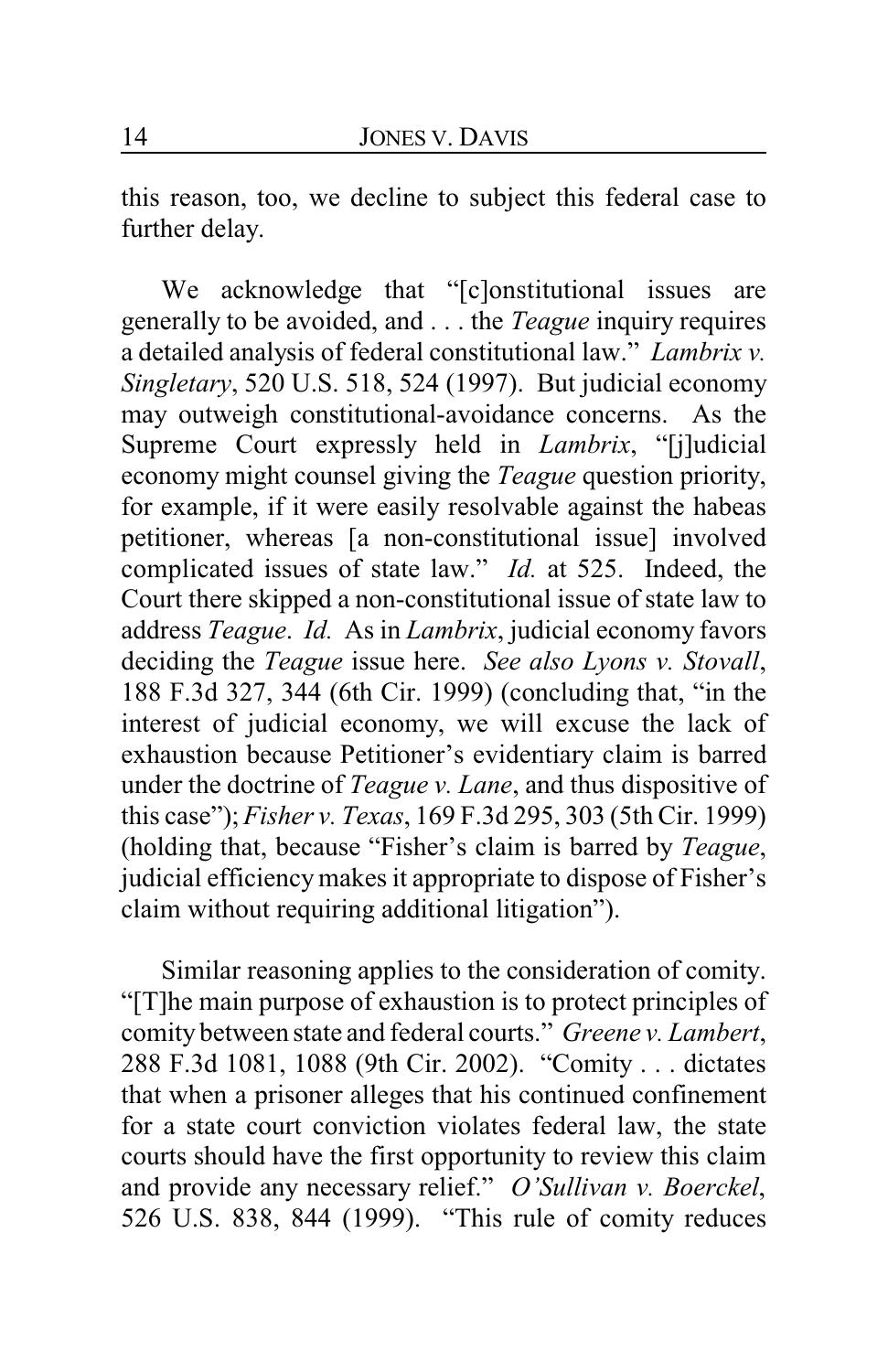friction between the state and federal court systems by avoiding the 'unseemliness' of a federal district court's overturning a state court conviction without the state courts having had an opportunity to correct the constitutional violation in the first instance." *Id.* at 845 (brackets omitted). Those concerns are reduced greatly when we *deny* the application for habeas relief—there is no risk of "unseemliness" because we do not disturb the state court's judgment.

Nevertheless, we have recognized that comity still plays a role in our discretionary determination to deny an unexhausted claim, at least when we deny that claim as unpersuasive: "[T]he principle of comity counsels in favor of a standard that limits a federal court's ability to deny relief under  $\S 2254(b)(2)$  to circumstances in which it is perfectly clear that the petitioner has no hope of prevailing. A contrary rule would deprive state courts of the opportunity to address a colorable federal claim in the first instance and grant relief if they believe it is warranted." *Cassett v. Stewart*, 406 F.3d 614, 624 (9th Cir. 2005). For the reasons discussed below, we conclude that it is "perfectly clear" that Petitioner cannot prevail.**<sup>2</sup>** *Id.*

**<sup>2</sup>** We emphasize that our ruling today in no way prejudices Petitioner's ability to try to obtain relief from his capital sentence through means other than his amended claim 27 on federal habeas review. He remains free to seek relief through other means, including in the state courts. *See Danforth v. Minnesota*, 552 U.S. 264, 266 (2008) (holding that *Teague* does not "constrain[] the authority of state courts to give broader effect to new rules of criminal procedure than is required by that opinion").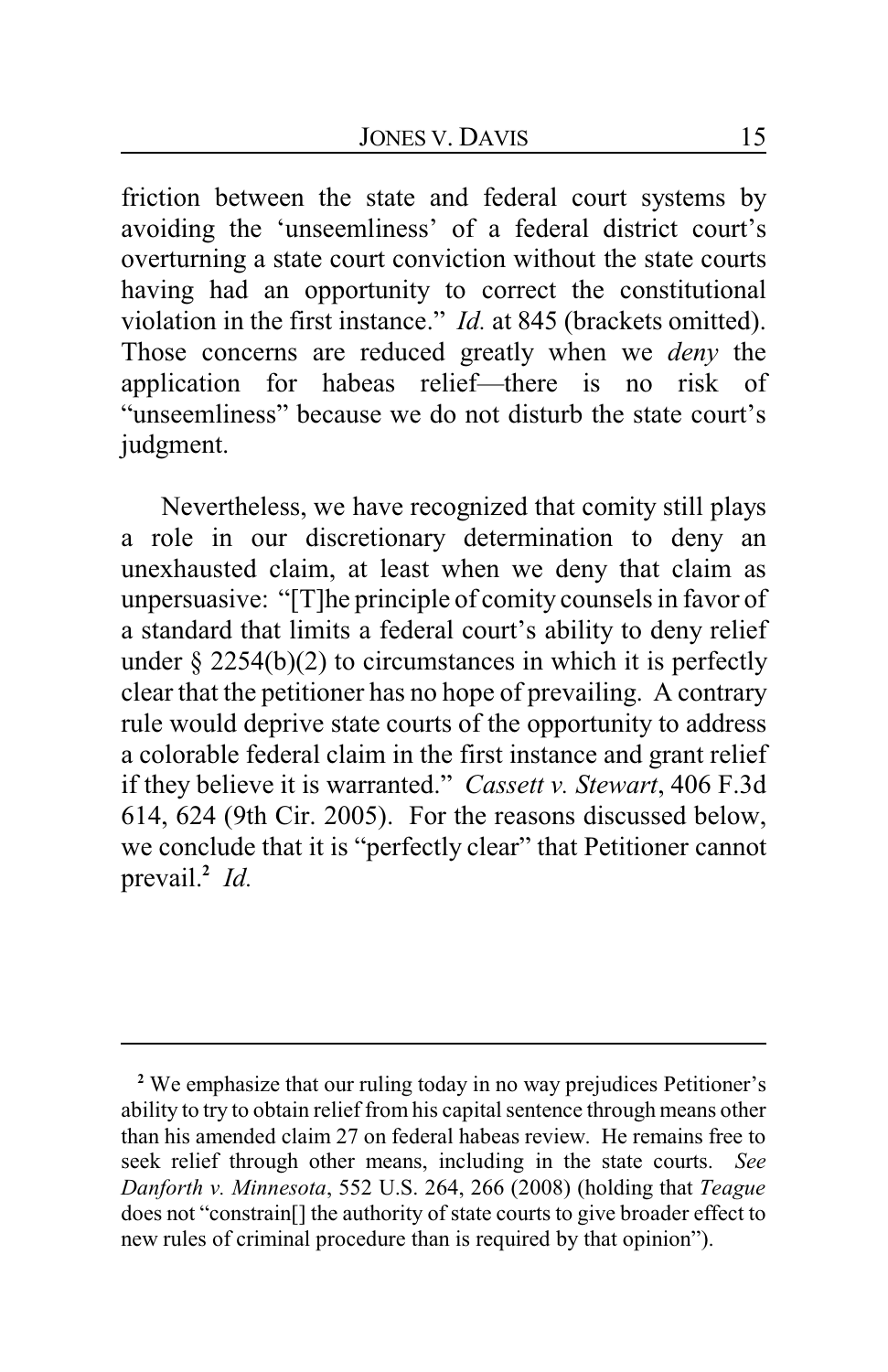#### B. Teague *bars Petitioner's claim.*

Subject to two exceptions, *Teague* prohibits the application of a "new rule" on collateral review.**<sup>3</sup>** *Schriro v. Summerlin*, 542 U.S. 348, 351–52 (2004). "A new rule is defined as a rule that was not *dictated* by precedent existing at the time the defendant's conviction became final." *Whorton v. Bockting*, 549 U.S. 406, 416 (2007) (internal quotation marks and ellipsis omitted). "And a holding is not so dictated . . . unless it would have been apparent to all reasonable jurists." *Chaidez v. United States*, 133 S. Ct. 1103, 1107 (2013) (internal quotation marks omitted). We must ask "whether a state court considering the defendant's claim at the time his conviction became final would have felt compelled by existing precedent to conclude that the rule he seeks was required by the Constitution." *Caspari*, 510 U.S. at 390 (brackets omitted). Petitioner's conviction became final in 2003.

## 1. *Petitioner seeks to apply a "new rule."*

Petitioner contends that the Supreme Court's decision in *Furman v. Georgia*, 408 U.S. 238 (1972), dictates the relevant rule to apply here. He formulates the relevant rule as the district court did: "[A] state may not arbitrarily inflict the death penalty." *Jones*, 31 F. Supp. 3d at 1068.

**<sup>3</sup>** Contrary to Petitioner's argument, the State has not waived the defense that *Teague* bars relief on Petitioner's claim. The State fully briefed the *Teague* argument to us on appeal. The State also raised the *Teague* bar to the district court at the hearing on July 16, 2014. And the district court addressed the issue in its written order. *Jones*, 31 F. Supp. 3d at 1068. Accordingly, we must decide the issue. *Horn*, 536 U.S. at 272.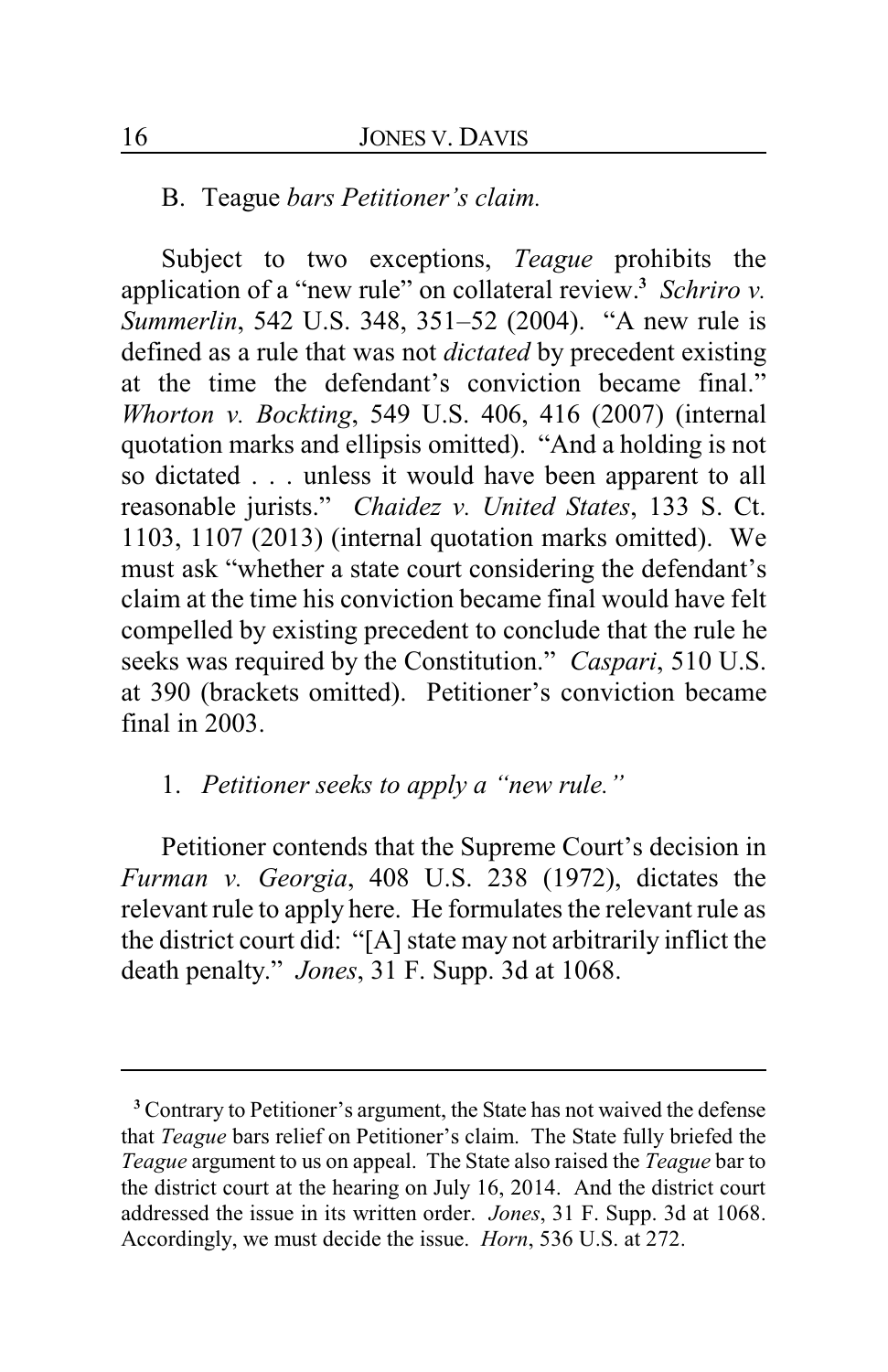In *Furman*, 408 U.S. at 239–40, the Supreme Court considered capital sentences imposed under Georgia's and Texas' criminal statutes. In a short per curiam opinion joined by five justices, the Court held that "the imposition and carrying out of the death penalty in these cases constitute cruel and unusual punishment in violation of the Eighth and Fourteenth Amendments." *Id.* Each of the five concurring justices filed a separate opinion in support of the judgments, but each opinion received only one vote—the author's. *Id.* at 240–57 (Douglas, J., concurring); *id.* at 257–306 (Brennan, J., concurring); *id.* at 306–10 (Stewart, J., concurring); *id.* at 310–14 (White, J., concurring); *id.* at 314–74 (Marshall, J., concurring). Justices Brennan and Marshall thought that the death penalty is unconstitutional in all its applications. *Id.* at 305 (Brennan, J., concurring); *id.* at 359 (Marshall, J., concurring). The other three justices focused primarily on the fact that the state statutes provided no guidance to the factfinder as to when the death penalty is appropriate, thus raising the possibility of discriminatory and arbitrary imposition. *See, e.g.*, *id.* at 253 (Douglas, J., concurring) ("[W]e deal with a system of law and of justice that leaves to the uncontrolled discretion of judges or juries the determination whether defendants committing these crimes should die or be imprisoned. Under these laws no standards govern the selection of the penalty. People live or die, dependent on the whim of one man or of 12."); *id.* at 310 (Stewart, J., concurring) ("I simply conclude that the Eighth and Fourteenth Amendments cannot tolerate the infliction of a sentence of death under legal systems that permit this unique penalty to be so wantonly and so freakishly imposed."); *id.* at 311 (White, J., concurring) (stating that he would hold unconstitutional "capital punishment statutes under which (1) the legislature authorizes the imposition of the death penalty for murder or rape; (2) the legislature does not itself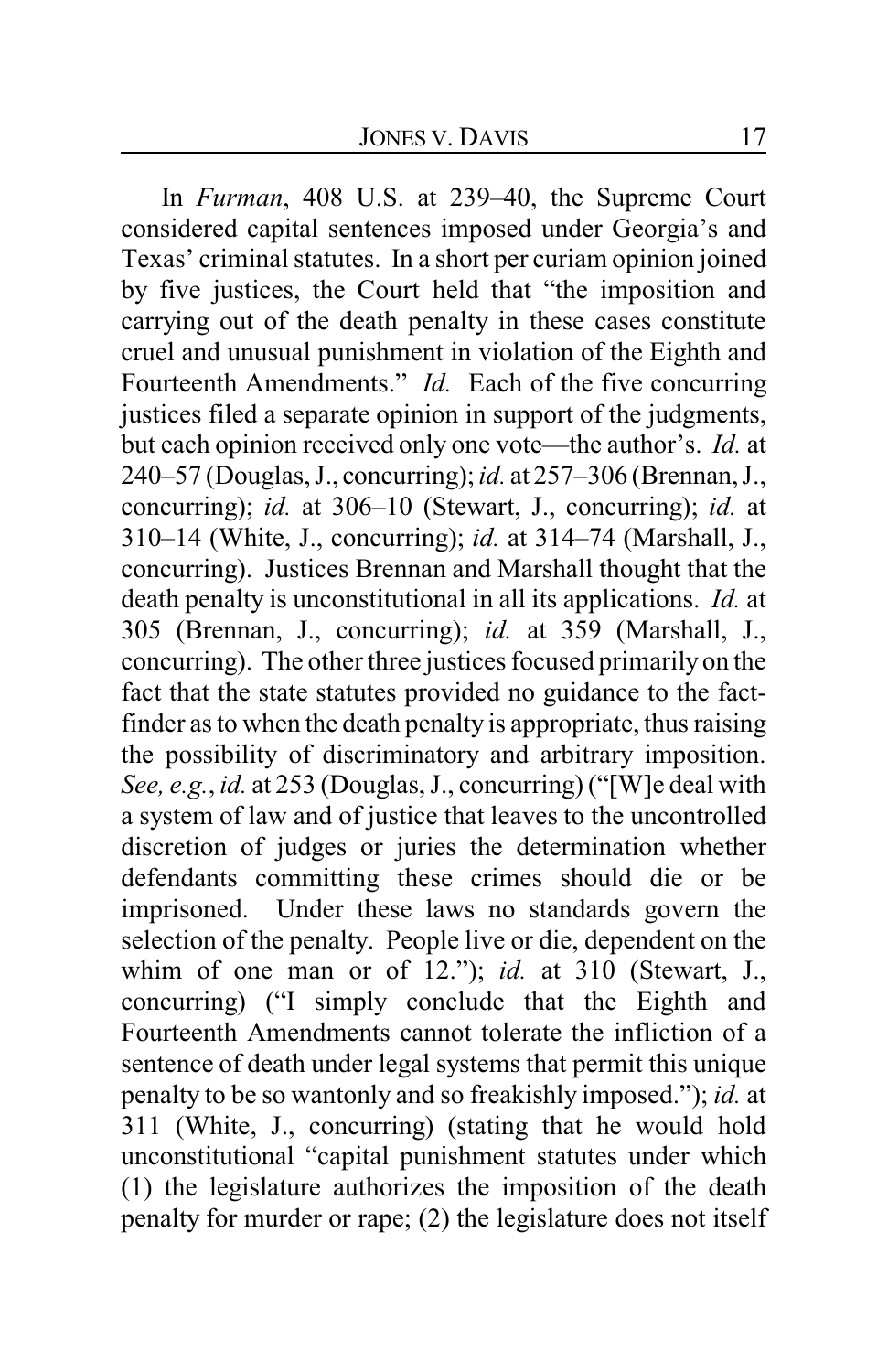mandate the penalty in any particular class or kind of case (that is, legislative will is not frustrated if the penalty is never imposed), but delegates to judges or juries the decisions as to those cases, if any, in which the penalty will be utilized; and (3) judges and juries have ordered the death penaltywith such infrequency that the odds are now very much against imposition and execution of the penalty with respect to any convicted murderer or rapist").

Four years later, in *Gregg v. Georgia*, 428 U.S. 153 (1976), the Supreme Court held that an amended version of Georgia's criminal statutes survived constitutional scrutiny. The Court described its decision in *Furman* as concerning primarily the earlier statutes' lack of guidance given to the fact-finder in determining whether to impose the death penalty. *See id.* at 188–89 (plurality opinion) ("*Furman* held that [the death penalty] could not be imposed under sentencing procedures that created a substantial risk that it would be inflicted in an arbitrary and capricious manner. . . . *Furman* mandates that where discretion is afforded a sentencing body on a matter so grave as the determination of whether a human life should be taken or spared, that discretion must be suitably directed and limited so as to minimize the risk of wholly arbitraryand capricious action."); *id.* at 220–21 (White, J., concurring) ("In *Furman*, this Court held that as a result of giving the sentencer unguided discretion to impose or not to impose the death penalty for murder, the penalty was being imposed discriminatorily, wantonly and freakishly, and so infrequently that any given death sentence was cruel and unusual." (footnotes omitted)). The Court in *Gregg* held that the amended Georgia statutes—which provided new substantive standards to guide the fact-finder's selection of punishment and new procedures, such as bifurcated guilt and penalty trials—met the concerns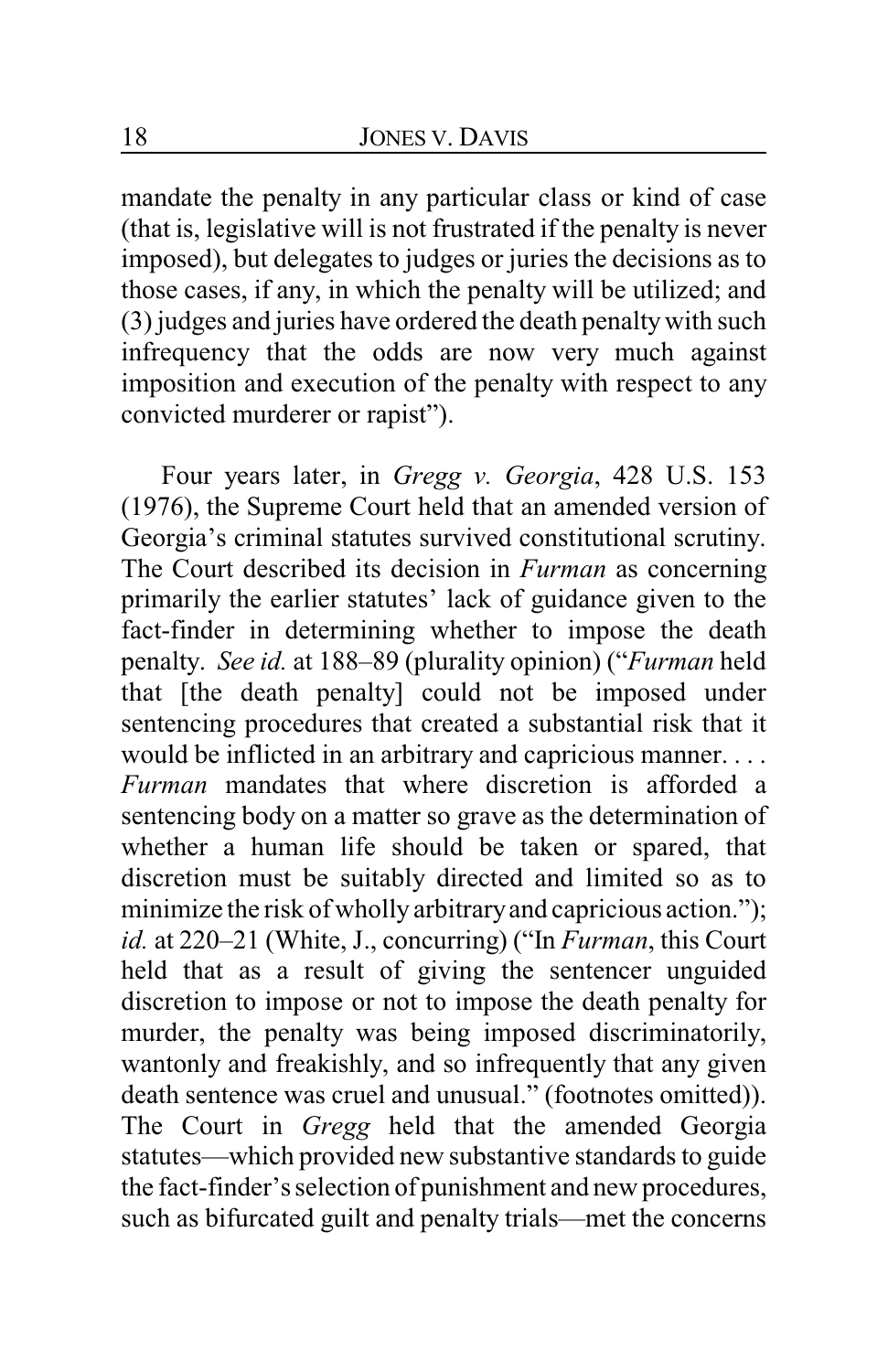expressed in *Furman*. *Id.* at 206–07 (plurality opinion); *id.* at 208, 220–26 (White, J., concurring).

We have held that *Teague* bars a delay-based *Lackey* claim founded on the Supreme Court's decisions in *Furman* and *Gregg*. In *Smith v. Mahoney*, 611 F.3d 978, 998 (9th Cir. 2010), the petitioner cited *Furman* and *Gregg* in support of his argument that "his four sentences in combination with his twenty-five years on death row satisfied any need for retribution and deterrence and that any penalty beyond such punishment violates the Eighth Amendment." We noted that we previously had determined, "in the context of AEDPA, that '[t]he Supreme Court has never held that execution after a long tenure on death row is cruel and unusual punishment.'" *Id.* (alteration in original) (quoting *Allen v. Ornoski*, 435 F.3d 946, 958 (9th Cir. 2006)). We concluded that "a state court considering [the petitioner's] Eighth Amendment claim at the time his conviction became final would not have felt compelled by existing precedent to conclude that the rule sought was required by the Constitution." *Id.* at 998–99.

*Smith* arguably controls here. Although the conviction in *Smith* became final in 1986 and Petitioner's conviction became final in 2003, both convictions became final well after the Supreme Court's decisions in *Furman* and *Gregg*. Both Petitioner here and the petitioner in *Smith* asserted that *Furman* created a constitutional rule holding that extended delay in carrying out an execution violates the Eighth Amendment because it serves no retributive or deterrent purpose. We are bound by *Smith* to conclude that *Teague* bars Petitioner's claim to the extent that his claim is the same as the petitioner's claim in *Smith*.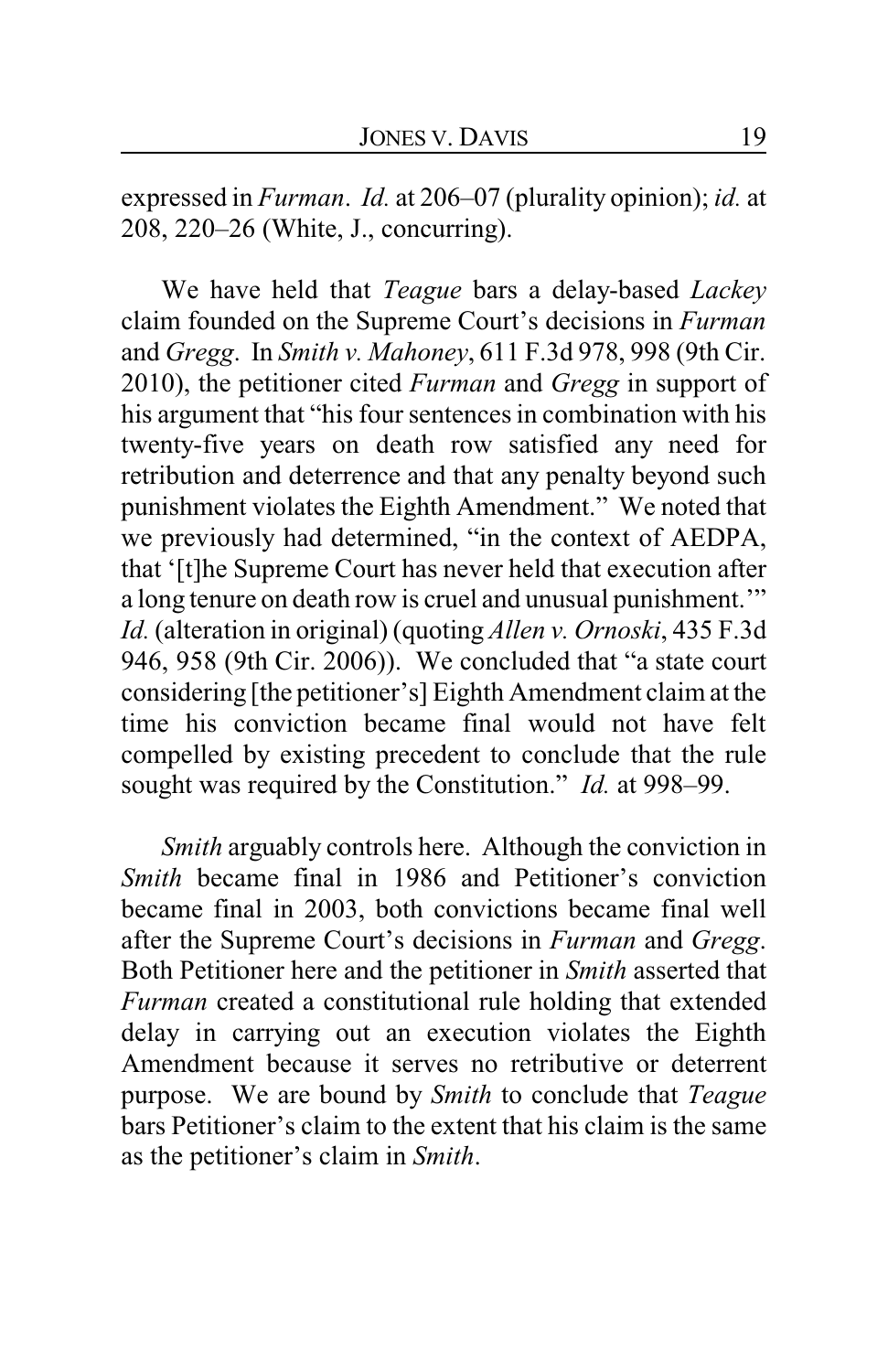On the other hand, both the district court and the parties have portrayed Petitioner's claim as different than an ordinary *Lackey* claim like the one discussed in *Smith*. An ordinary *Lackey* claim focuses on the delay experienced by the petitioner personally, without regard to the fate of others; and it asserts the legal theory that *his* continued imprisonment on Death Row does not meet the purposes of "retribution and deterrence." *Smith*, 611 F.3d at 998. Petitioner's amended claim 27, by contrast, focuses on the delay inherent in the system itself and on the fate of capital prisoners generally, without particular regard to Petitioner's personal situation; and it asserts the legal theory that the delay in carrying out executions among all capital prisoners represents a form of arbitrary infliction of the death penalty. In short, the parties argue that, although both types of claims—the ordinary individualized claim and Petitioner's systemic claim—stem from *Furman* and *Gregg*, the claims present materially different legal theories.

Our recent decision in *Andrews* casts some doubt on that conclusion. *See* 798 F.3d at 789–90 ("[T]he state argues that a *Lackey* claim is an individual challenge, . . . while [the district court's opinion in] *Jones* was based on the theory that the California system itself creates the constitutional infirmity . . . . We disagree."). But, for purposes of the *Teague* analysis, we need not decide whether the claims differ. As we explain below, even if Petitioner's claim rests on a legal theory different than the theory advanced in *Smith*, *Teague* bars it. In particular, we assume that, although *Smith* rejected as *Teague*-barred the theory that delay undermines the purposes of "retribution and deterrence," *Smith* did not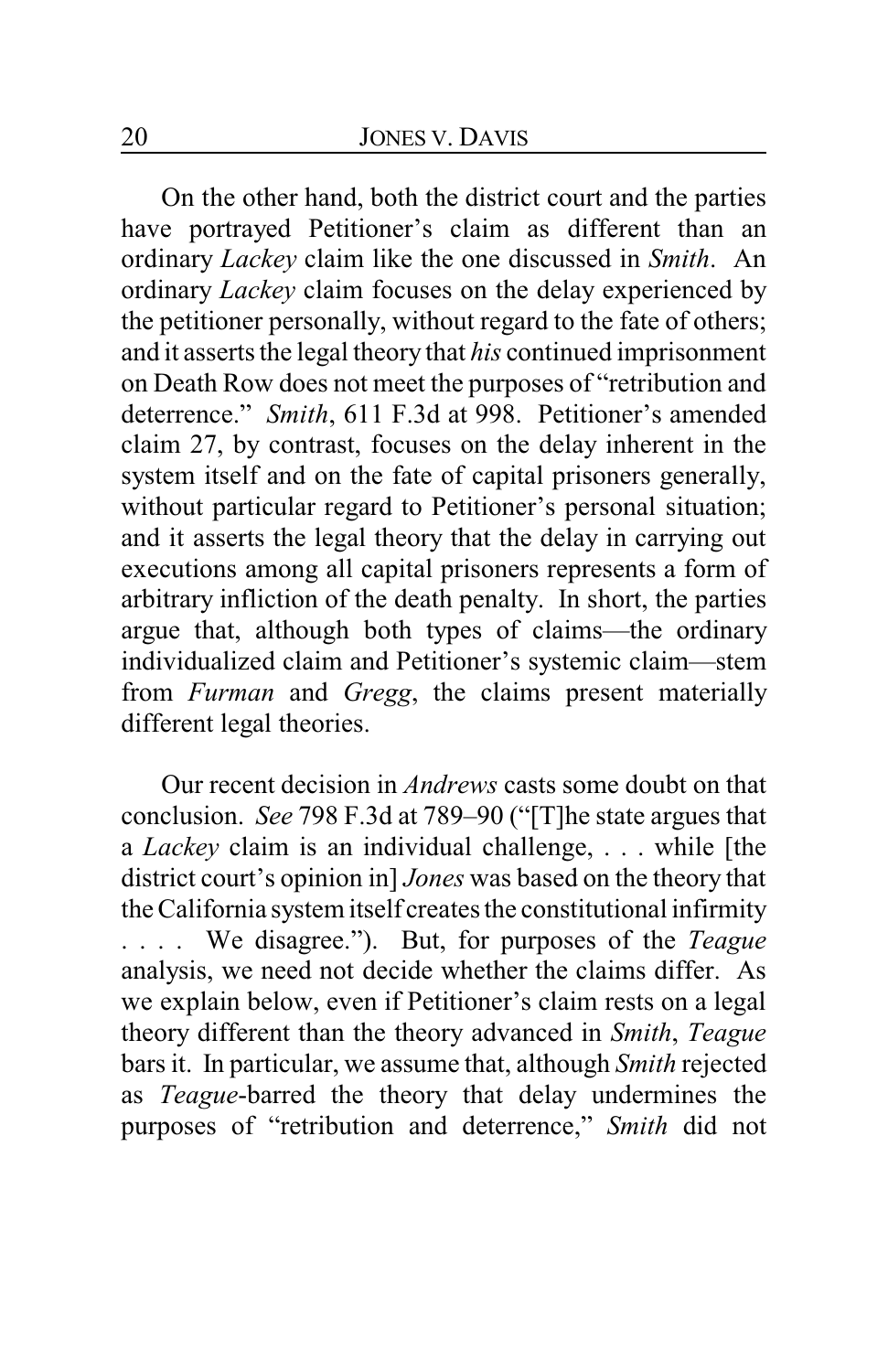address the theory that systemic delays have led to results that are unconstitutionally "arbitrary."**<sup>4</sup>**

We next consult the Supreme Court's guidance on formulating the relevant "rule" for *Teague* purposes. In *Sawyer*, 497 U.S. at 229, the Court considered whether it previously had announced a new rule for purposes of the *Teague* analysis when it decided *Caldwell v. Mississippi*, 472 U.S. 320 (1985). The petitioner cited the Court's pre-*Caldwell* cases "in support of the argument that *Caldwell* was 'rooted' in the Eighth Amendment command of reliable sentencing." *Sawyer*, 497 U.S. at 235–36. The Court agreed that those earlier cases stood "for the general proposition that capital sentencing must have guarantees of reliability." *Id.* at 235.

But the Court rejected the petitioner's attempt to define the rule in such a broad fashion: "In petitioner's view, *Caldwell* was dictated by the principle of reliability in capital sentencing. But the test would be meaningless if applied at this level of generality." *Id.* at 236. Instead, the Court considered the context of *Caldwell* and asked whether the rule—conceived at a more specific level—was "dictated by existing law at the time petitioner's [conviction] became final." *Id.* at 237.

**<sup>4</sup>** The district court's opinion could be read to rest on two independent constitutional theories: "arbitrariness" and lack of "retribution and deterrence." Perhaps in recognition of our decision in *Smith*, the district court's *Teague* analysis covered the arbitrariness theory *only*; it did not discuss the theory of a lack of retribution and deterrence. *Jones*, 31 F. Supp. 3d at 1068. Before us, Petitioner has argued *only* that the "arbitrariness" theory survives the *Teague* bar; he does not argue that an independent theory of a lack of retribution and deterrence survives the *Teague* bar.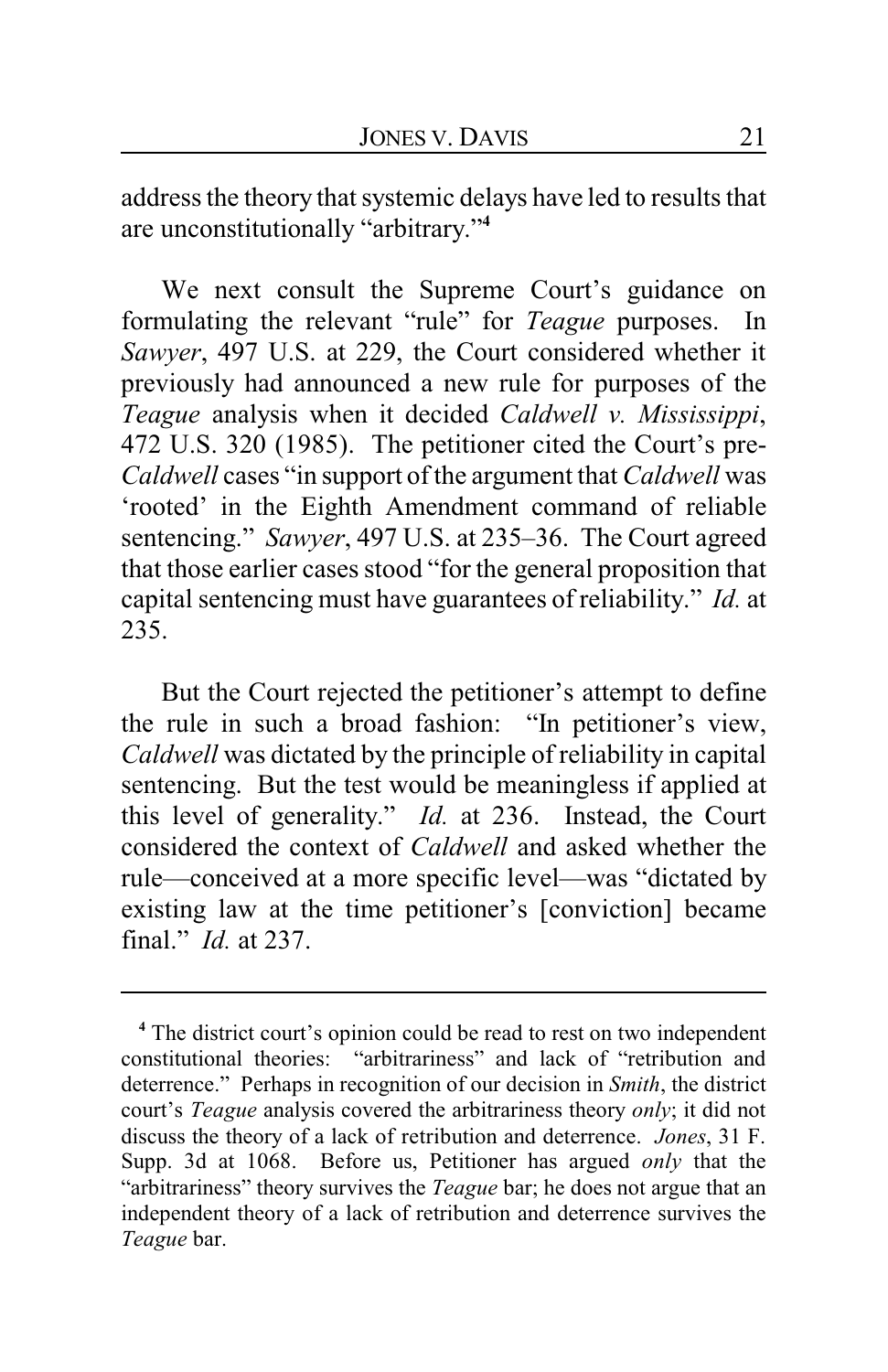Similarly, in *Beard v. Banks*, 542 U.S. 406, 408 (2004), the Court considered whether it had announced a new rule for *Teague* purposes when it decided *Mills v. Maryland*, 486 U.S. 367 (1988). The court of appeals in *Beard* had considered decisions such as *Lockett v. Ohio*, 438 U.S. 586 (1978), and "distilled the rule that the 'Eighth Amendment prohibits any barrier to the sentencer's consideration of mitigating evidence.'" *Beard*, 542 U.S. at 409. So formulated, the court of appeals had concluded that *Lockett* compelled the result in *Mills* and, accordingly, that *Mills* did not announce a new rule within the meaning of *Teague*. *Beard*, 542 U.S. at 410.

The Supreme Court rejected that formulation: "The generalized *Lockett* rule (that the sentencer must be allowed to consider any mitigating evidence) could be thought to support the Court's conclusion in *Mills* and [a second case]. But what is essential here is that it does not mandate the *Mills* rule." *Beard*, 542 U.S. at 414; *see also id.* at 416 (rejecting as insufficient, for purposes of the *Teague* analysis, that "the *Lockett* principle—conceived of at a high level of generality—could be thought to support the *Mills* rule"). Instead, the Court asked whether, considering the more specific rules announced in *Lockett* and *Mills*, "reasonable jurists could have concluded that the *Lockett* line of cases did not compel *Mills*." *Beard*, 542 U.S. at 416; *see also Gray v. Netherland*, 518 U.S. 152, 169 (1996) (rejecting as too broad the formulation of a rule that "a capital defendant must be afforded a meaningful opportunity to explain or deny the evidence introduced against him at sentencing": "the newrule doctrine 'would be meaningless if applied at this level of generality'" (quoting *Sawyer*, 497 U.S. at 236)); *Gilmore v. Taylor*, 508 U.S. 333, 344 (1993) (rejecting as too broad the formulation of a rule that "the right to present a defense includes the right to have the jury consider it, and that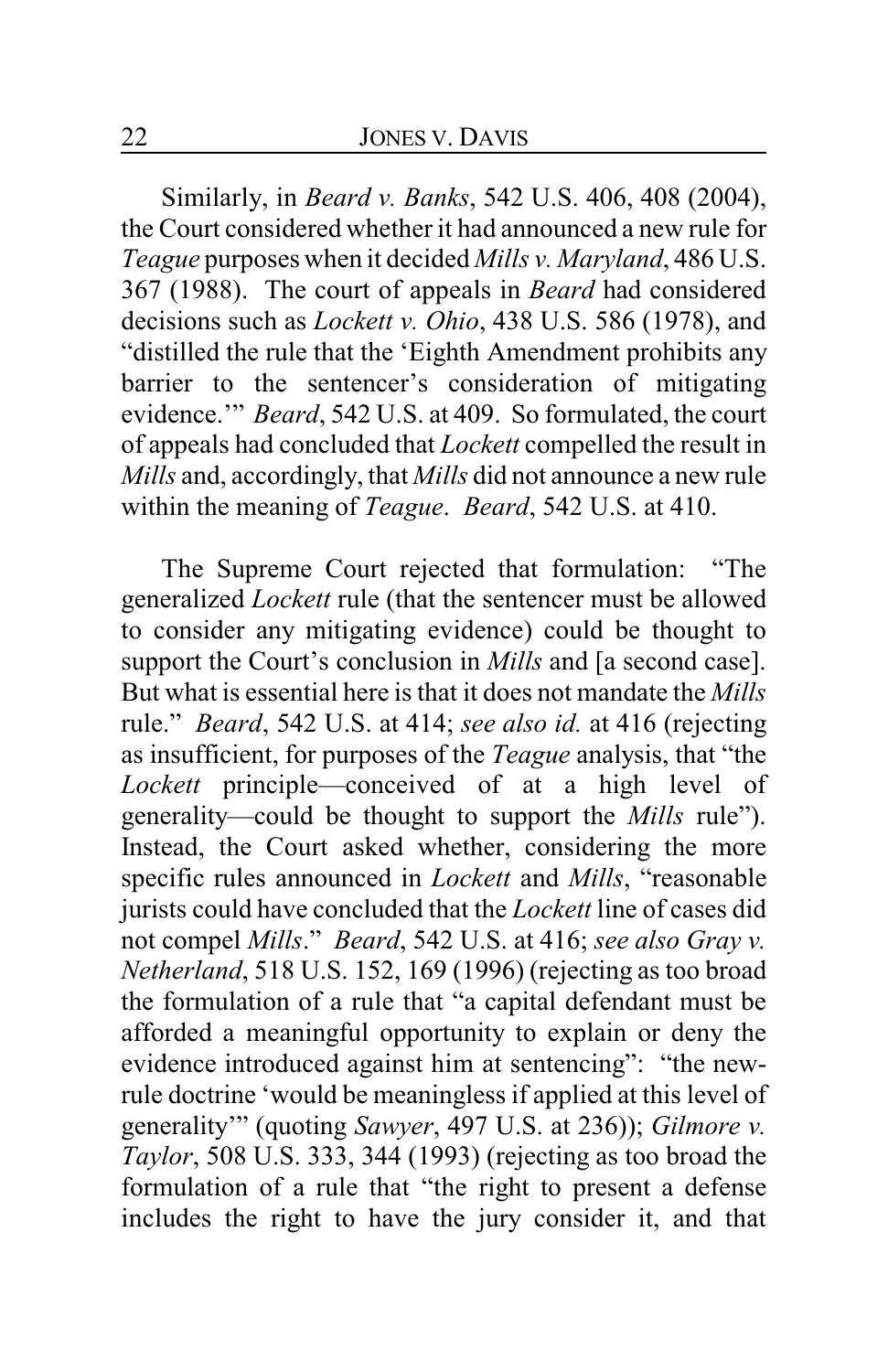confusing instructions on state law which prevent a jury from considering an affirmative defense therefore violate due process": "the level of generality at which [the habeas petitioner] invokes this line of cases is far too great to provide any meaningful guidance for purposes of our *Teague* inquiry").

With that guidance in mind, we must reject Petitioner's proposed formulation of the rule: "[A] state may not arbitrarily inflict the death penalty." We agree with Petitioner that *Furman* and *Gregg* "articulate a general Eighth Amendment standard that the death penalty is unconstitutional if imposed arbitrarily." *Andrews*, 798 F.3d at 790. But the Supreme Court precedent discussed above does not allow us to define the "rule" for *Teague* purposes at such a high level of generality. Just as the Supreme Court rejected the proposed rule in *Sawyer*—"reliability in sentencing"—even though its prior cases supported that general proposition, we must reject as too broad a rule that prohibits "arbitrariness" in imposing the death penalty. Although *Furman* condemned one specific form of arbitrariness related to the death penalty, it does not necessarily follow that *Furman* dictates the result in all other challenges to the death penalty under the banner of "arbitrariness." Instead, we must examine whether, in 2003, reasonable jurists would have been compelled to conclude that the Eighth Amendment prohibited not only the form of arbitrariness prohibited by *Furman*, but also the form of arbitrariness alleged by Petitioner.

In *Maynard v. Cartwright*, 486 U.S. 356, 362 (1988), the Court wrote: "Since *Furman*, our cases have insisted that the channeling and limiting of the sentencer's discretion in imposing the death penalty is a fundamental constitutional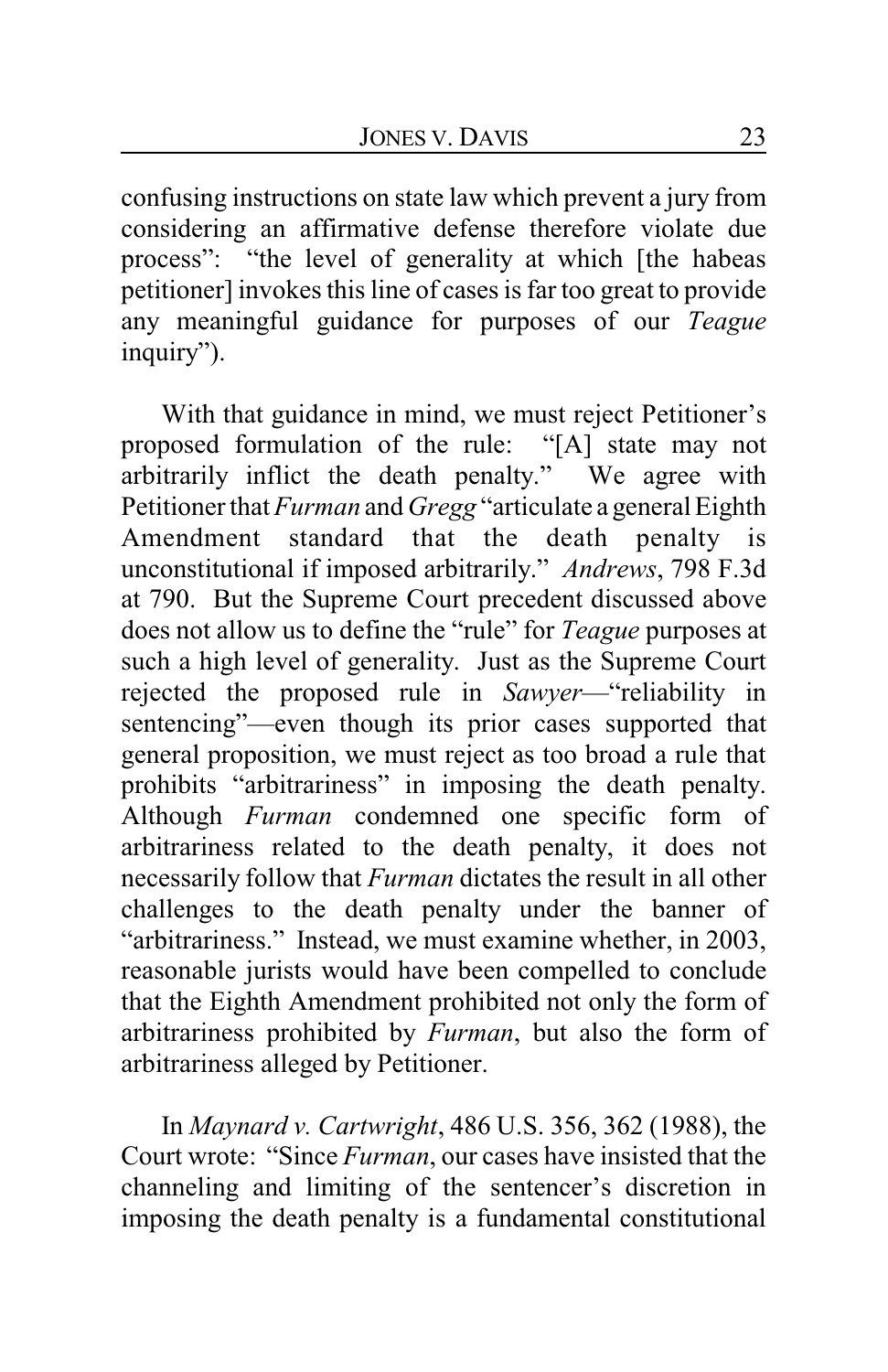requirement for sufficiently minimizing the risk of wholly arbitrary and capricious action." The rule that Petitioner seeks to establish differs from *Furman* in two important respects. First, unlike the prisoners in *Furman*, Petitioner does not allege arbitrariness *at sentencing*. Instead, he alleges that the State "arbitrarily" determines when to *carry out* a lawfully and constitutionally imposed capital sentence. Second, Petitioner does not contend that the State has granted unfettered discretion to a fact-finder to decide on an execution date. Nor does he contend that the State intentionally chooses an execution date through a truly random selection process, such as a lottery. Instead, he contends that the delays in processing capital prisoners' statutorily guaranteed appeals are long, such that few prisoners are ever actually executed, a result that Petitioner describes as "arbitrary" because it is hard to predict which prisoners in fact will be executed. In sum, Petitioner asks us to apply a rule that a state's post-sentencing procedures are unconstitutionally "arbitrary" if they produce long delays resulting in few actual executions and uncertainty as to which prisoners will be executed.

*Furman* did not *dictate* such a rule. In 2003, reasonable jurists could have differed as to whether *Furman* applied to challenges to the delays caused by a state's post-sentencing procedures. As an initial matter, we know of no other case in the four decades since *Furman* was decided that has invalidated a state's post-sentencing procedures as impermissibly arbitrary under the Eighth Amendment, strongly suggesting that the rule is novel. *See Sawyer*, 497 U.S. at 236 ("It is beyond question that no case prior to *Caldwell* invalidated a prosecutorial argument as impermissible under the Eighth Amendment."). We have little doubt, of course, that *Furman* and *Gregg* would *inform*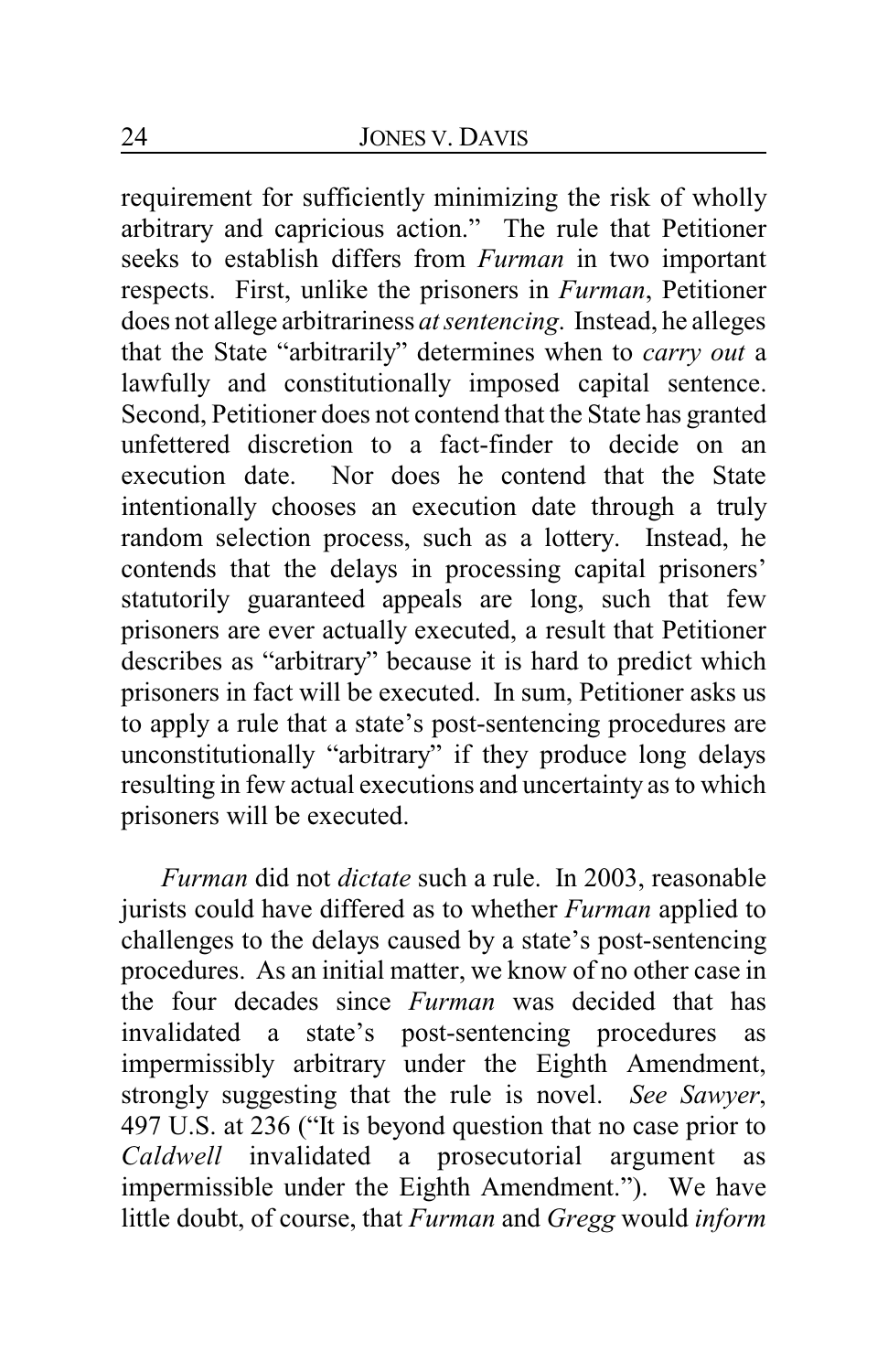the analysis of Petitioner's claim, but *Teague* requires much more: "Even were we to agree with [the petitioner's] assertion that [*Furman* and *Gregg*] inform, or even control or govern, the analysis of his claim, it does not follow that they compel the rule that [he] seeks." *Saffle v. Parks*, 494 U.S. 484, 491 (1990).

Importantly, there is a "simple and logical difference" between *Furman*'s rule prohibiting *unfettered discretion* by a jury deciding whether to *impose* the death penalty and a rule prohibiting *systemic lengthy delays* resulting from a state's post-sentencing procedures in the *carrying out* of that sentence when permissibly imposed. *Id.* at 490; *see id.* ("There is a simple and logical difference between rules that govern what factors the jury must be permitted to consider in making its sentencing decision and rules that govern how the State may guide the jury in considering and weighing those factors in reaching a decision."). We and other courts previously have rejected a foundation of Petitioner's proposed rule—that delay in resolving post-conviction proceedings has constitutional significance: "It would indeed be a mockery of justice if the delay incurred during the prosecution of claims that fail on the merits could itself accrue into a substantive claim to the very relief that had been sought and properly denied in the first place." *McKenzie v. Day*, 57 F.3d 1461, 1466 (9th Cir. 1995); *see, e.g.*, *Chambers v. Bowersox*, 157 F.3d 560, 570 (8th Cir. 1998) ("We believe that delay in capital cases is too long. But delay, in large part, is a function of the desire of our courts, state and federal, to get it right, to explore exhaustively, or at least sufficiently, any argument that might save someone's life. . . . [W]e do not see how the present situation even begins to approach a constitutional violation." (footnote omitted)); *Seumanu*, 355 P.3d at 442 ("[S]uch delays are the product of a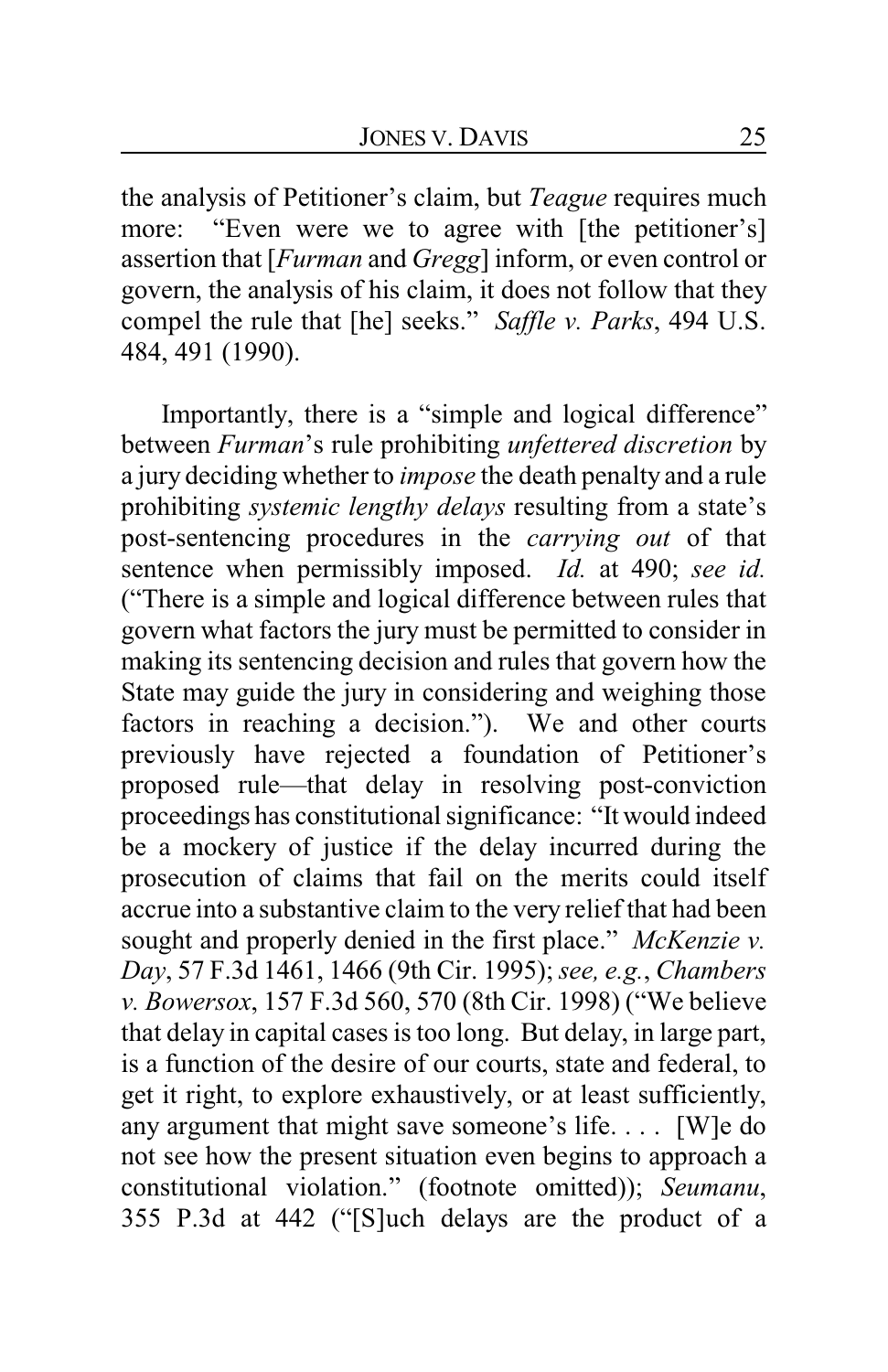constitutional safeguard, not a constitutional defect, because they assure careful review of the defendant's conviction and sentence." (internal quotation marks and brackets omitted)).**<sup>5</sup>** Although the rule sought by Petitioner concerns not simply the delay that he has experienced personally but the allegedly "arbitrary" systemic results caused by delay, we cannot conclude, in light of the existing precedent rejecting the constitutional significance of delay, that Petitioner's proposed rule would have been "apparent to all reasonable jurists" in 2003. *Lambrix*, 520 U.S. at 528. Similarly, one might reasonably conclude that systemic delays of the sort alleged by Petitioner are not "arbitrary" in the ordinary sense of the word. *See Seumanu*, 355 P.3d at 442 ("[A]llowing each case the necessary time, based on its individual facts and circumstances, to permit this court's careful examination of the claims raised is the opposite of a system of random and arbitrary review."). In sum, we conclude that Petitioner seeks to apply a "new rule," which *Teague* prohibits.

## 2. *Neither of* Teague*'s exceptions applies.*

Petitioner contends, in the alternative, that *Teague*'s first exception—for substantive rules—applies.**<sup>6</sup>** *See Summerlin*, 542 U.S. at 351 ("New *substantive* rules generally apply

<sup>&</sup>lt;sup>5</sup> "Constitutional law is not the exclusive province of the federal courts, and in the *Teague* analysis the reasonable views of state courts are entitled to consideration along with those of federal courts." *Caspari*, 510 U.S. at 395.

**<sup>6</sup>** The second exception applies to a "watershed rule of criminal procedure implicating the fundamental fairness and accuracy of the criminal proceedings." *Whorton*, 549 U.S. at 417 (internal quotation marks and brackets omitted). Petitioner does not argue that his proposed rule falls within that "extremely narrow" exception. *Id.*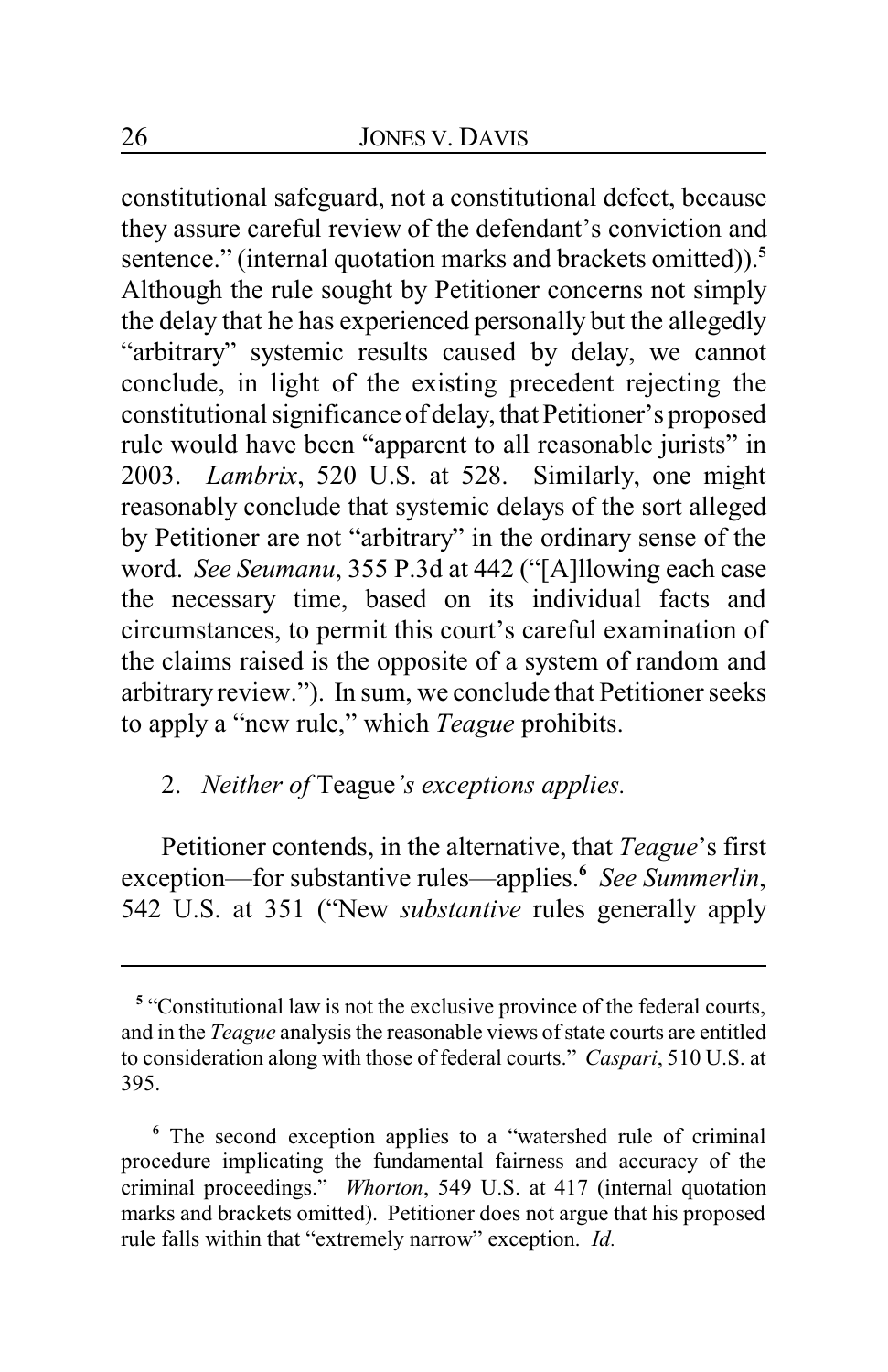retroactively."). In particular, he argues that his proposed new rule is substantive because it would "prohibit imposition of a certain type of punishment for a class of defendants *because of their status*." *Sawyer*, 497 U.S. at 241 (emphasis added). For example, the Supreme Court has held that the Eighth Amendment prohibits the execution of a capital prisoner who is insane, *Ford v. Wainwright*, 477 U.S. 399, 410 (1986), or intellectually disabled, *Atkins v. Virginia*, 536 U.S. 304, 321 (2002). Courts have held that those rules fall within the exception for substantive rules. *E.g.*, *Penry v. Lynaugh*, 492 U.S. 302, 329–30 (1989), *abrogated in other part by Atkins*, 536 U.S. at 321; *Davis v. Norris*, 423 F.3d 868, 879 (8th Cir. 2005).

Petitioner does not assert that he fits into one of the traditionally recognized classes of persons whose "status" is an intrinsic quality, such as insanity or intellectual disability. Instead, Petitioner argues that he—and all California capital prisoners—belong to a class of persons with the "status as individuals whose sentence 'has been quietly transformed' from one of death to one of grave uncertainty and torture and one that 'no rational jury or legislature could ever impose: life in prison, with the remote possibility of death.'" Pet'r's Br. at 54 (emphasis omitted) (quoting *Jones*, 31 F. Supp. 3d at 1053). Petitioner's expansive description of this exception finds no support in the cases. Nor is it supported by logic. Under Petitioner's view, almost any procedural rule could be characterized as substantive merely by defining the petitioner as belonging to a class of persons with the "status" of those whose convictions or sentences were obtained through an unconstitutional procedural rule. We reject Petitioner's unconventional interpretation of the exception for substantive rules.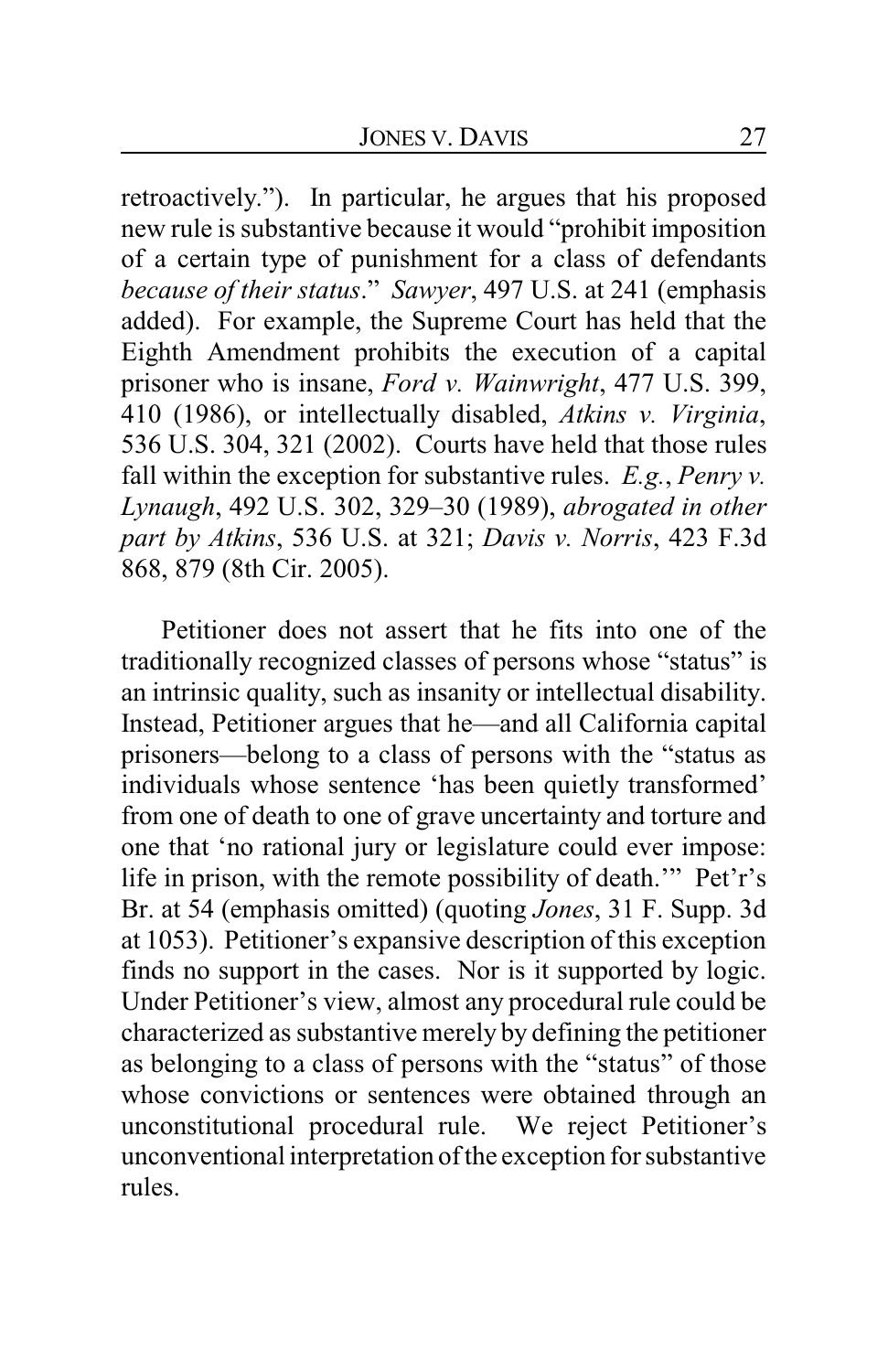### **CONCLUSION**

Many agree with Petitioner that California's capital punishment system is dysfunctional and that the delay between sentencing and execution in California is extraordinary. But "the purpose of federal habeas corpus is to ensure that state convictions comply with the federal law in existence at the time the conviction became final, and not to provide a mechanism for the continuing reexamination of final judgments based upon later emerging legal doctrine." *Sawyer*, 497 U.S. at 234. Because Petitioner asks us to apply a novel constitutional rule, we may not assess the substantive validity of his claim.

## **REVERSED.**

WATFORD, Circuit Judge, concurring in the judgment:

I agree that the judgment should be reversed, but not for the reasons given by the court.

Mycolleagues conclude that relief is precluded by*Teague v. Lane*, 489 U.S. 288 (1989), which bars federal courts from applying "new rules of constitutional criminal *procedure*" to cases on collateral review. *Beard v. Banks*, 542 U.S. 406, 416 (2004) (emphasis added). The *Teague* bar does not apply to new rules of *substantive* law. *Schriro v. Summerlin*, 542 U.S. 348, 352 n.4 (2004).

The rule announced by the district court, while undoubtedly "new" for *Teague* purposes, is substantive rather than procedural. The court held that the death penalty as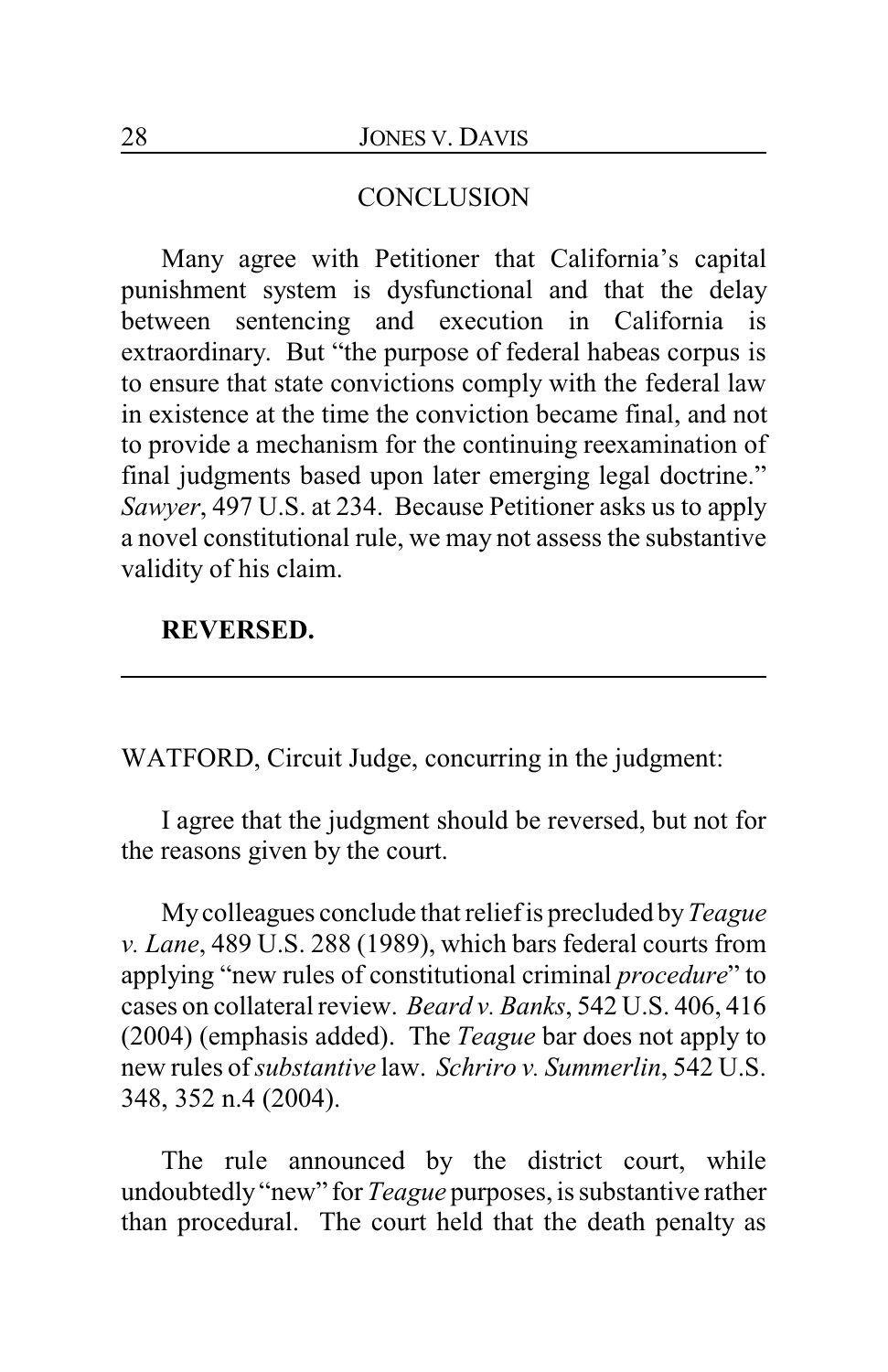administered in California constitutes cruel and unusual punishment and therefore violates the Eighth Amendment. In particular, the court concluded that the long delays between imposition of sentence and execution, resulting from systemic dysfunction in the post-conviction review process, combined with the low probability that an inmate sentenced to death will actually be executed, preclude the death penalty from serving any deterrent or retributive purpose. *Jones v. Chappell*, 31 F. Supp. 3d 1050, 1053, 1062–65 (C.D. Cal. 2014); *see Glossip v. Gross*, 135 S. Ct. 2726, 2767–70 (2015) (Breyer, J., dissenting). The Supreme Court has held that capital punishment violates the Eighth Amendment if it does not fulfill those two penological purposes. *Kennedy v. Louisiana*, 554 U.S. 407, 441 (2008). Thus, the effect of the district court's ruling is to categorically forbid death as a punishment for anyone convicted of a capital offense in California. A rule "placing a certain class of individuals beyond the State's power to punish by death" is as substantive as rules come. *Penry v. Lynaugh*, 492 U.S. 302, 330 (1989).

I would reverse the district court's judgment on a different ground. A federal court may not grant habeas relief unless the petitioner has first exhausted the remedies available in state court. 28 U.S.C.  $\S$  2254(b)(1)(A). Jones concedes he has not done that. He never presented the claim at issue here to the California Supreme Court to give that court an opportunity to rule on the claim in the first instance. Jones did present a so-called *Lackey* claim to the California Supreme Court, which asserted that the long post-conviction delay in Jones' own case has rendered his death sentence cruel and unusual punishment. *See Lackey v. Texas*, 514 U.S. 1045 (1995) (Stevens, J., respecting denial of certiorari). But the claim on which the district court granted relief rests on a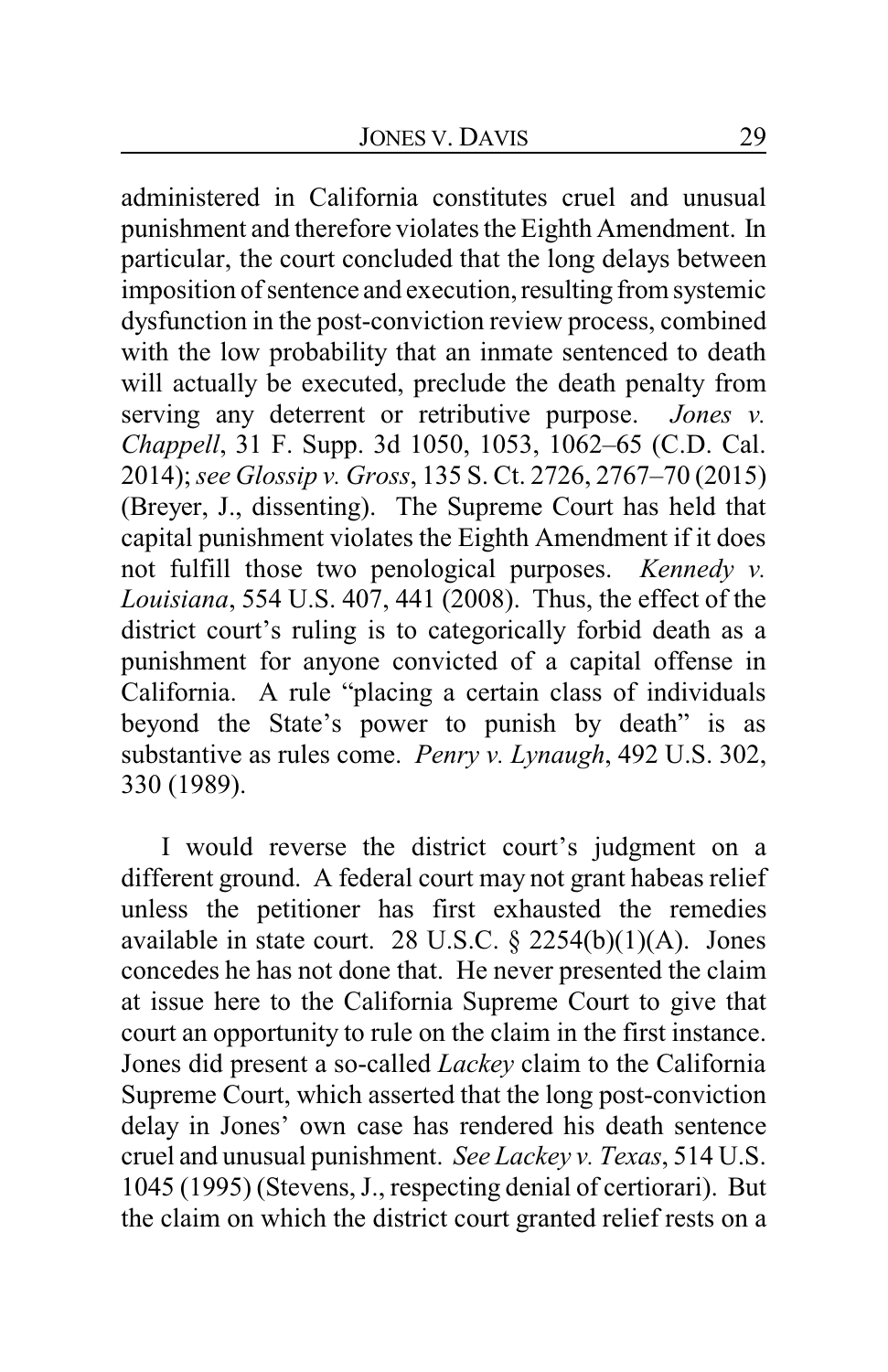different set of factual allegations and a different legal theory. Presenting the *Lackey* claim to the California Supreme Court therefore did not satisfy the exhaustion requirement. *See Gray v. Netherland*, 518 U.S. 152, 162–63 (1996).

Jones contends that exhaustion should be excused here. The federal habeas statute provides just two scenarios in which a petitioner's failure to satisfy the exhaustion requirement may be excused: (1) when "there is an absence of available State corrective process," or (2) when "circumstances exist that render such process ineffective to protect the rights of the applicant." 28 U.S.C. protect the rights of the applicant." 28 U.S.C.  $\overline{\S}$  2254(b)(1)(B). Jones' case does not fit within either of these exceptions. He does not dispute that he can file another habeas petition in the California Supreme Court to exhaust the claim at issue here, so the first exception doesn't apply. And the second exception does not apply because Jones can't show that filing a new habeas petition with the California Supreme Court would be ineffective to protect his rights. If the court were to find Jones' claim meritorious, it would be compelled to invalidate his death sentence, which is precisely the relief he seeks from the federal courts.

The district court nonetheless held that the corrective process available in the California Supreme Court is ineffective to protect Jones' rights. The court reasoned that Jones' claim is predicated on the already lengthy delays that exist in California's post-conviction review process, so requiring him to suffer even further delay by returning to the California Supreme Court would simply compound the injury for which Jones seeks relief. 31 F. Supp. 3d at 1067–68. The district court was mistaken. The claim at issue here does not turn on the post-conviction delay Jones has experienced in his own case. Jones' claim would be just as meritorious (or not)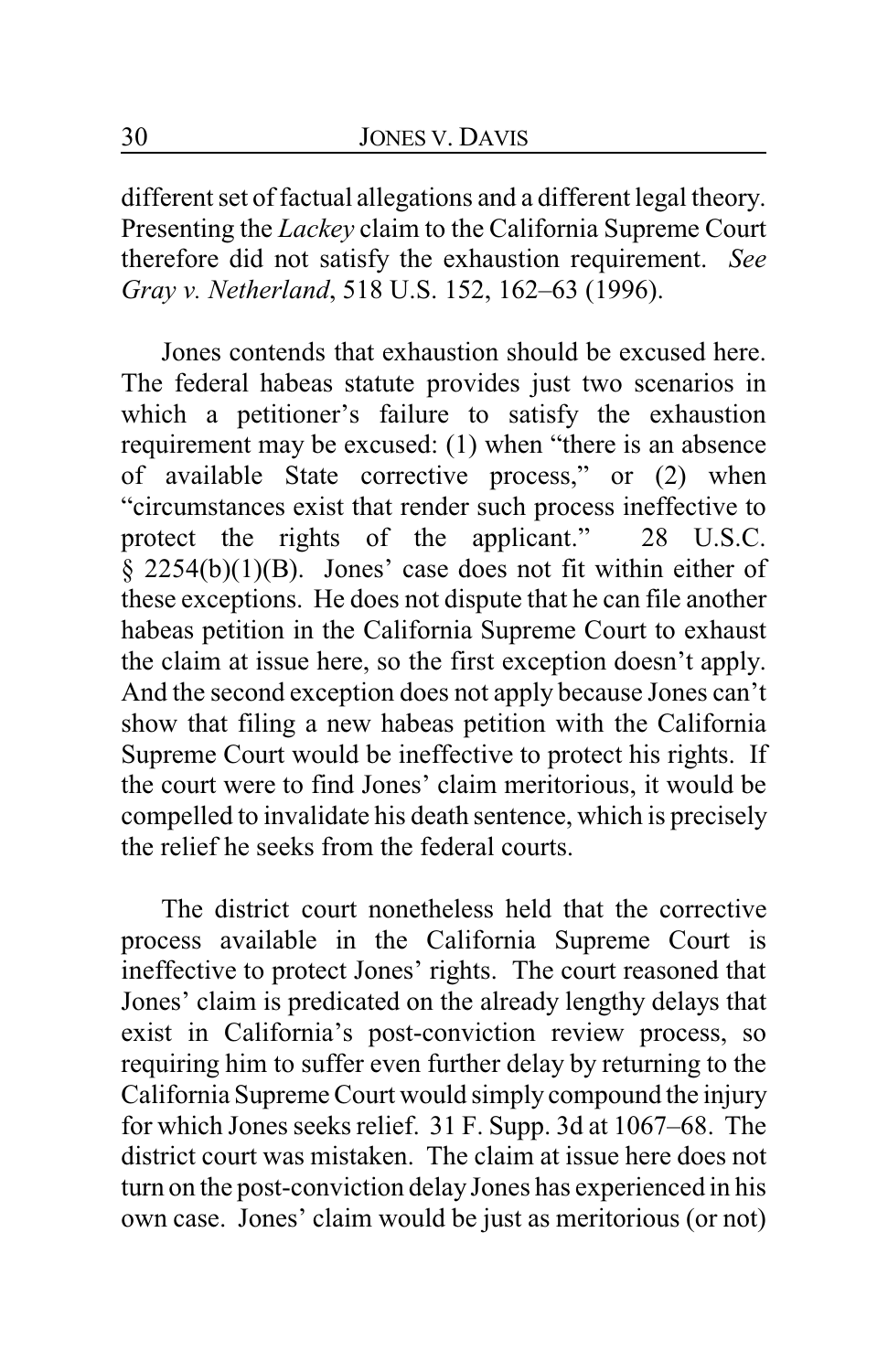whether the delay he experienced was 30 days or 30 years. As the district court noted, Jones' claim is predicated on the view that "system-wide dysfunction in the post-conviction review process" leads to delays so lengthy that executions in California violate the Eighth Amendment. *Id.* at 1066 n.19. The only relief Jones seeks on this claim is invalidation of his death sentence. There is no risk that he will be executed before the California Supreme Court could rule on the merits of his claim. Thus, requiring Jones to pursue the remedies available to him in the California Supreme Court, even if that results in some additional period of delay, does not render the state corrective process "ineffective."

The cases on which Jones relies are distinguishable. In those cases the petitioners had actually presented their claims to the state courts in an attempt to satisfy the exhaustion requirement, but the state courts had not yet ruled despite lengthy and unreasonable delays that were prejudicing the petitioners' rights. For example, in *Phillips v. Vasquez*, 56 F.3d 1030 (9th Cir. 1995), the petitioner had received a final ruling from the California Supreme Court upholding the validity of his conviction. But the petitioner's separate appeal challenging the validityof his death sentence remained pending, despite the fact that almost 15 years had passed since his trial ended, with no prospect that the California Supreme Court would issue a final ruling anytime soon. *Id.* at 1032. Given those circumstances, we held that the petitioner could pursue federal habeas relief on claims relating to his conviction even though he had not yet exhausted available state remedies with respect to his sentence. The state court's delay in issuing a final ruling was extraordinary, and the petitioner would be prejudiced by requiring him to endure further delays, for if the challenges to his conviction proved meritorious he might be entitled to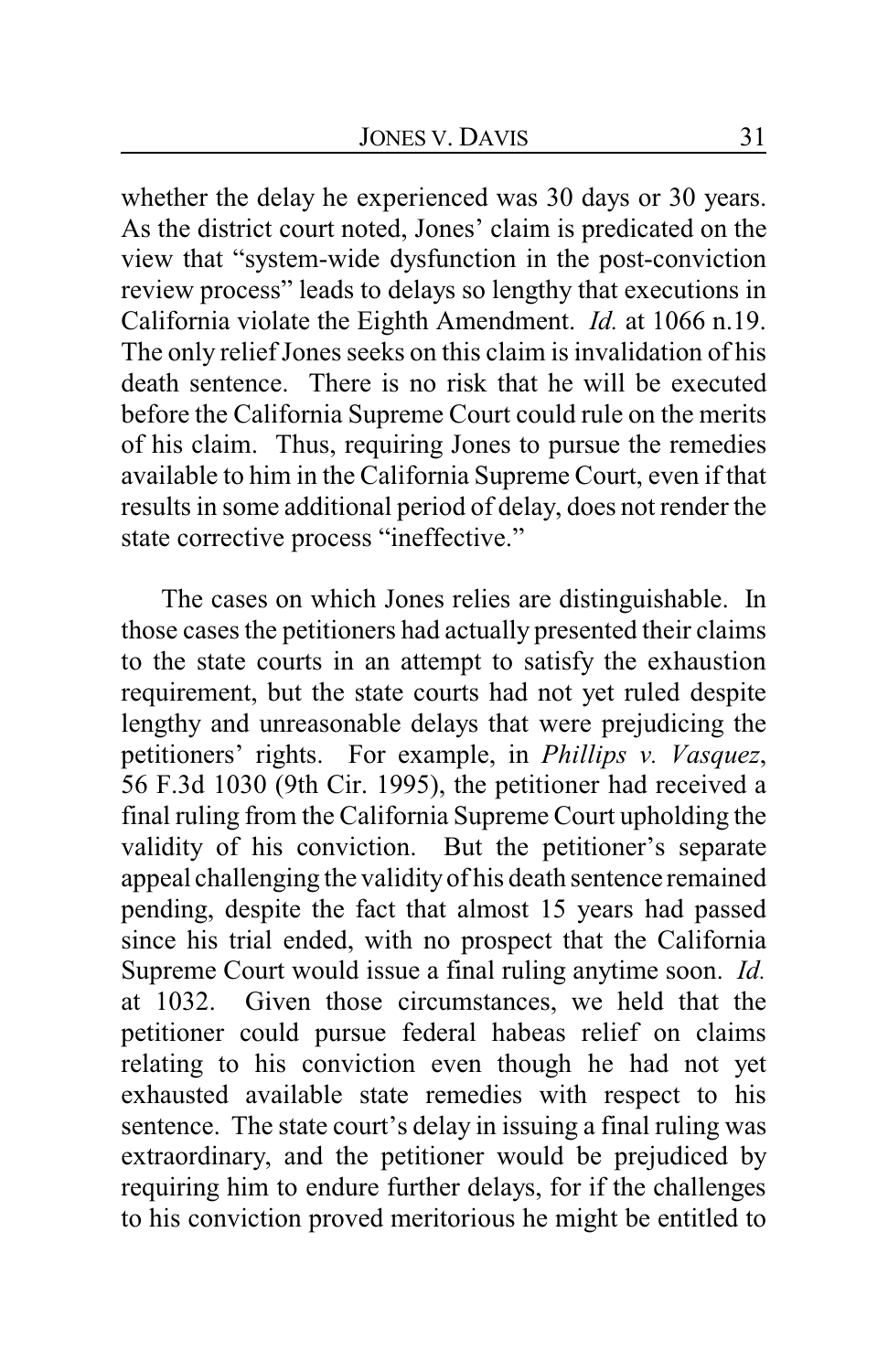immediate release. *Id.* at 1033, 1035–36. Postponing review of his conviction-related challenges until his sentencing appeal was resolved could have forced him to endure years of additional unjust imprisonment.

Jones, by contrast, has not yet filed a new habeas petition with the California Supreme Court, so there is no delay in ruling on the petition that could be deemed extraordinary. And, for the reasons explained above, requiring Jones to endure some period of additional delay by returning to the California Supreme Court will not prejudice his rights, given the nature of the relief he seeks.

The majority opinion suggests that requiring exhaustion would be a futile exercise because the California Supreme Court recently rejected the same claim at issue here in a case on direct appeal, *People v. Seumanu*, 61 Cal. 4th 1293, 1368–75 (2015). Maj. op. at 13–14, 15. I am not convinced. The court in *Seumanu* did say that, assuming all of the facts presented to the district court in Jones' case were true, it would not find the claim meritorious. 61 Cal. 4th at 1375. But the court sent conflicting signals on that score. It emphasized that its review of the claim was hamstrung by "the inadequate state of the record," as the case was before the court on direct appeal "and review is limited to facts in the appellate record." *Id.* at 1372. And its rejection of the claim was hardly definitive. The court rejected it only for purposes of the direct appeal, and expressly stated that the claim "is more appropriately presented in a petition for habeas corpus, where a defendant can present necessary evidence outside the appellate record." *Id.* at 1375. Far from signaling that Jones' filing of a new habeas petition raising the same claim would be futile, the court seemed to invite such a filing.